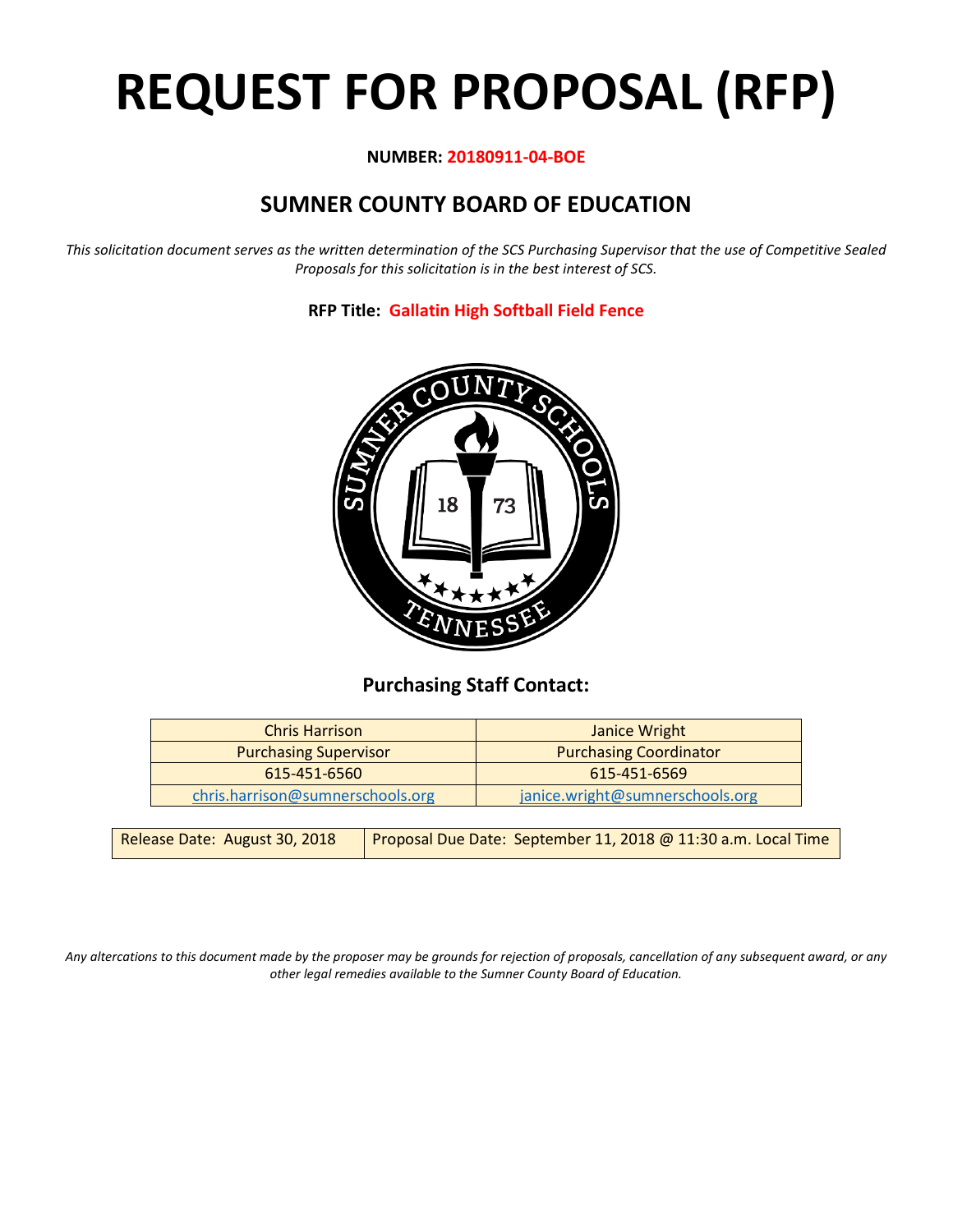# **NOTICE TO PROPOSERS**

There may be one or more amendments to this RFP. In order to receive communication for any such amendments issued specifically to this RFP, the proposer must provide a Notice of Intent to Propose to the Sumner County Board of Education (SCS) Purchasing Department. The proposer must utilize this form when submitting notice. The notice may be sent by email to: Purchasing Office, purchasing@sumnerschools.org. SCS will send amendments only to those proposers which complete and return this information by the deadline list in the RFP Schedule of Events (Section 4).

| <b>RFP Number:</b>      | 20180911-04-BOE Gallatin High Softball Field Fence |
|-------------------------|----------------------------------------------------|
| Company Name:           |                                                    |
| <b>Mailing Address:</b> |                                                    |
|                         |                                                    |
|                         |                                                    |
| Phone Number:           |                                                    |
| <b>Contact Person:</b>  |                                                    |
| <b>Email Address:</b>   |                                                    |
|                         |                                                    |
| Authorized Signature    |                                                    |
| <b>Printed Name</b>     |                                                    |
| Date                    |                                                    |

Emailed amendments will be sent in a Microsoft Word (Office for Windows) or Portable Document Format (pdf) format. Any alterations to the document made by the proposer may be grounds for rejection of proposal, cancellation of any subsequent award or any other legal remedies available to the Sumner County Board of Education.

Amendments will also be posted on the SCS website **https://sumnerschools.org/index.php/current-bids-and-rfps** and attached to the solicitation listing as a PDF or WORD file. Check the particular solicitation on the Current Bids and RFPs webpage for any posted amendments.

By completing and returning this form, the Proposer has expressed its intent to provide a proposal for **20180911-04-BOE Gallatin High Softball Field Fence.**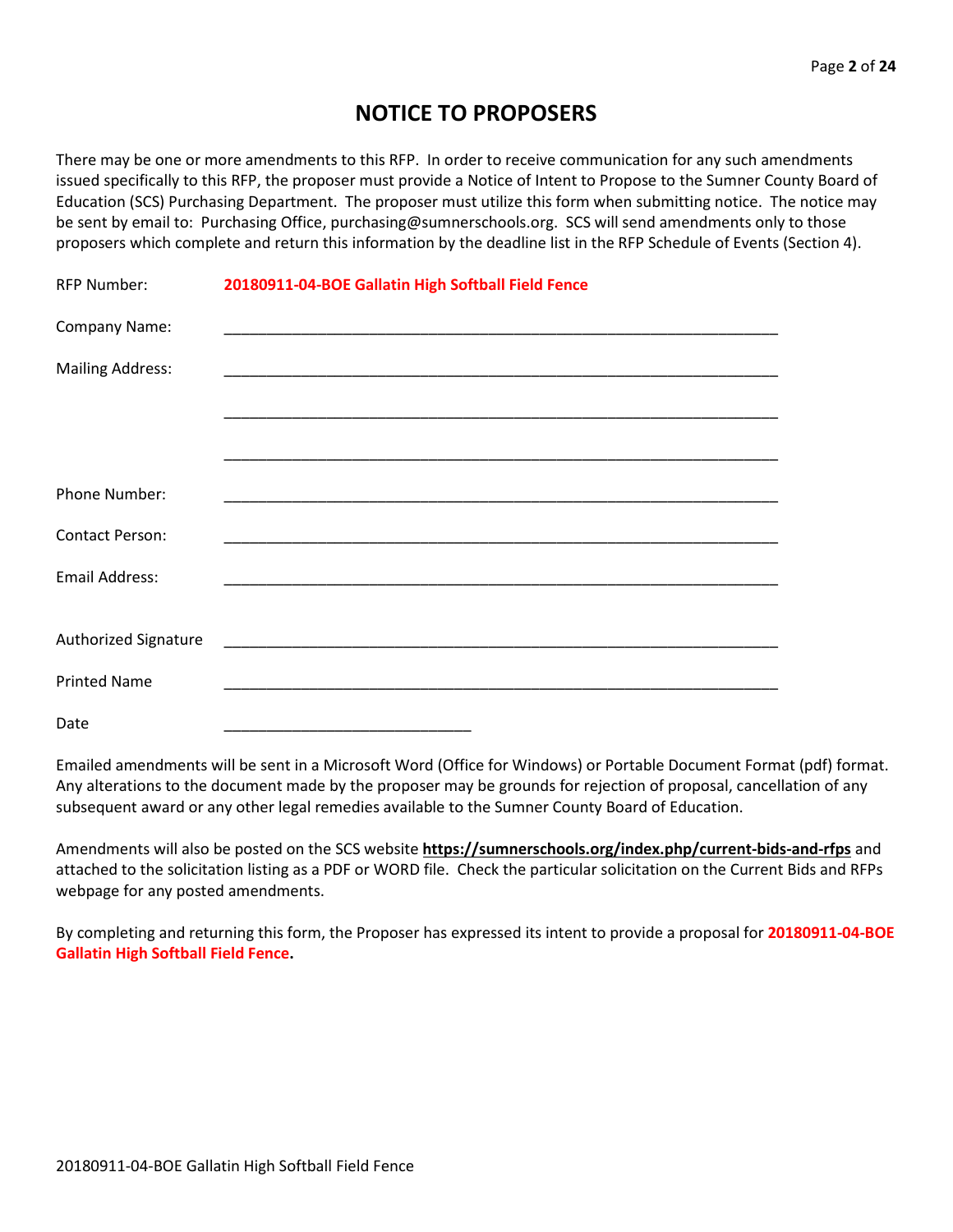# **TABLE OF CONTENTS**

- 1. Introduction/Overview
	- 1.1. Purpose
	- 1.2. Contact Information
- 2. Requirements
	- 2.1. Scope of Work/Specifications
	- 2.2. Contactor Obligations
- 3. Source Selection and Contract Award
- 4. Schedule of Events
- 5. Instructions for Proposal
	- 5.1. Required Forms
	- 5.2. New Vendors
	- 5.3. Acknowledgement of Insurance Requirements
	- 5.4. Clarification and Interpretation of RFP
	- 5.5. Proposal Package
	- 5.6. Delivery of Proposals
	- 5.7. Evaluation of Proposals
	- 5.8. Request for Clarification of Proposals
	- 5.9. Protests
- 6. Attachments
	- 6.1. Contact Information
	- 6.2. Bid Form/Certification
	- 6.3. References
	- 6.4. Certification Regarding Debarment or Suspension
	- 6.5. Condition of Submitting Proposal
	- 6.6. Statement of Non-Collusion
	- 6.7. Attestation Re Personnel
	- 6.8. Drug Free Workplace Affidavit
	- 6.9. IRS Form W-9
		- \**An online, fillable version can be found at https://www.irs.gov/pub/irs-pdf/fw9.pdf*
	- 6.10. Standard Terms & Conditions
	- 6.11. Vendor Checklist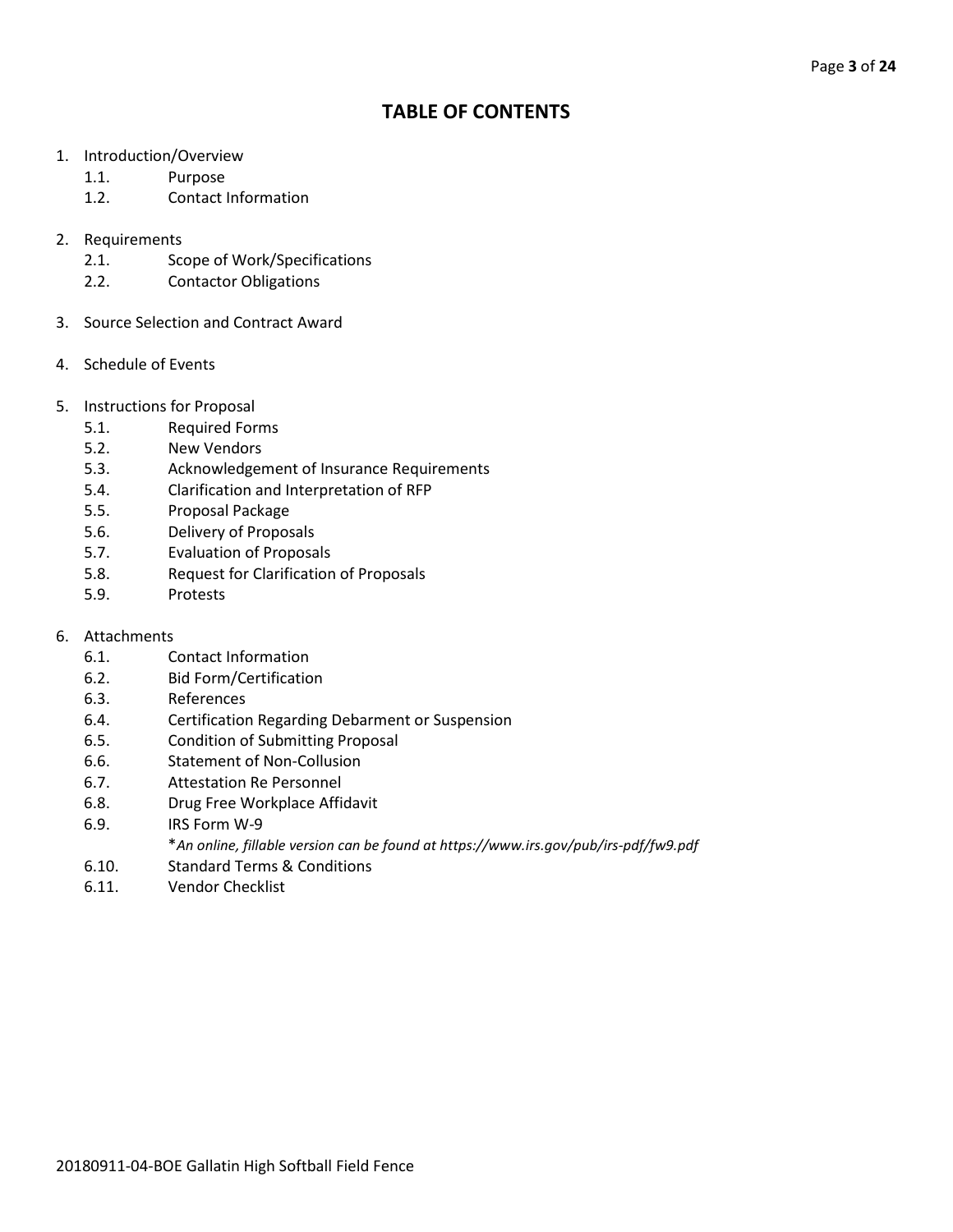#### 1. Introduction/Overview

#### 1.1. Purpose

The Sumner County Board of Education (SCS) is requesting sealed proposals for the installation of a fence at the new Gallatin High Softball Field.

#### 1.2. Contact Information

Unauthorized contact regarding this RFP with employees or officials of SCS other than the Purchasing Supervisor named below may result in disqualification from this procurement process.

Interested parties must direct all communication regarding this RFP to the Purchasing Supervisor, who is SCSs only official point of contact for this RFP.

| <b>RFP Procedures:</b>           |
|----------------------------------|
| Chris Harrison                   |
| <b>Purchasing Supervisor</b>     |
| 1500 Airport Road                |
| Gallatin, TN 37066               |
| $(615)$ 451-6560                 |
| chris.harrison@sumnerschools.org |
|                                  |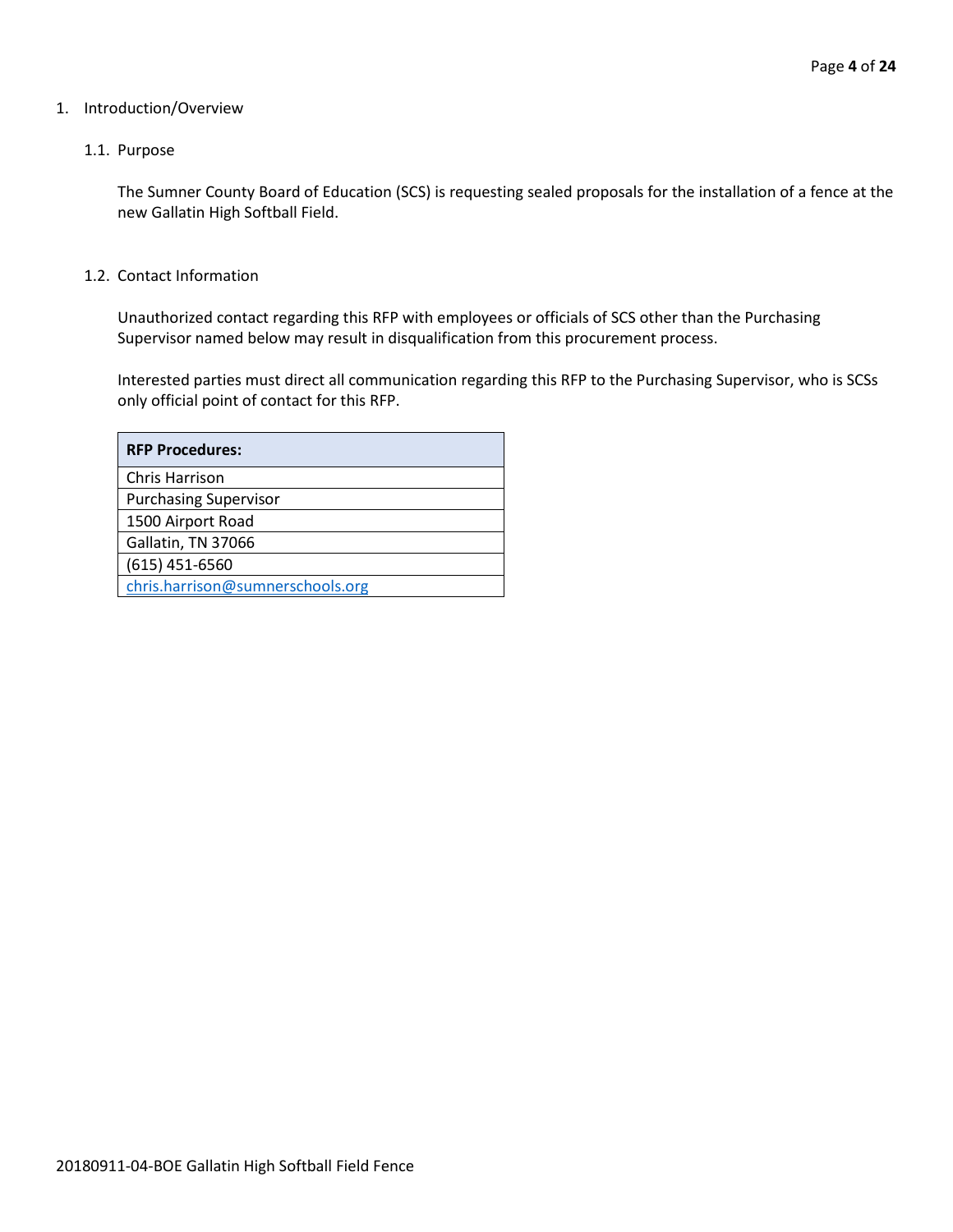# 2. Requirements

# 2.1. Scope of Work / Specifications

Refer to Attachment "A" for layout and dimensions. Backstop installation to be completed by others. Contractor must coordinate installation with selected Sports Field Contractor.

# A. Fence Fabric

- 1. Chain Link
- 2. Wire Size: 9-gauge core wire
- 3. Height: Fabric height six (6) feet high unless otherwise noted on plans

#### B. Steel Framework

- 1. Terminal post at all corners and gates
- 2. SS40 galvanized line post and top rail: post caps
- 3. SS40 galvanized terminal post

# C. Installation

- 1. Install tension wire with clips.
- 2. Install fence ties every 2-3 ft.
- 3. Install all post with 24" 30" x 8" of premixed concrete (mix shall not be put in hole dry, then add water). The post depth will be determined based on soil conditions. All post holes must be a minimum of 2" bigger at the bottom that the top.
- 4. Install fence line by string or laser.
- 5. Install 10ft. double gate as noted on Attachment "A".
- D. Optional Pricing
	- 1. Fence Topper Option to choose from multiple colors at bid price.
	- 2. Windscreen Option to choose from multiple colors at bid price.
- 2.2. Standard Contractor Obligations
	- 2.2.1.1. Shall provide and obtain all necessary materials, equipment and labor to perform all items listed in the Scope of Work.
	- 2.2.1.2. Shall provide and obtain all necessary permits with Local, County, etc. agencies as required by law and schedule all necessary inspections with the same agencies as required by law.
	- 2.2.1.3. Shall strictly adhere to all specifications, engineered drawings and any other form of documentation related to the completion of the Scope of Work. SCS reserves the right to withhold partial or all payment until the work is completed to the specifications and satisfaction of SCS. Any work not completed to specifications will be the Contractor's sole responsibility and expense to redo.
	- 2.2.1.4. Shall dispose of all generated waste materials in compliance with all Local, State and Federal guidelines, regulations and requirements.
	- 2.2.1.5. Shall have property trained and experienced staff to facilitate the services specified in the Scope of Work. If applicable, the Contractor shall provide documentation that staff has received the manufacturers' certification to complete the services specified in the Statement of Work.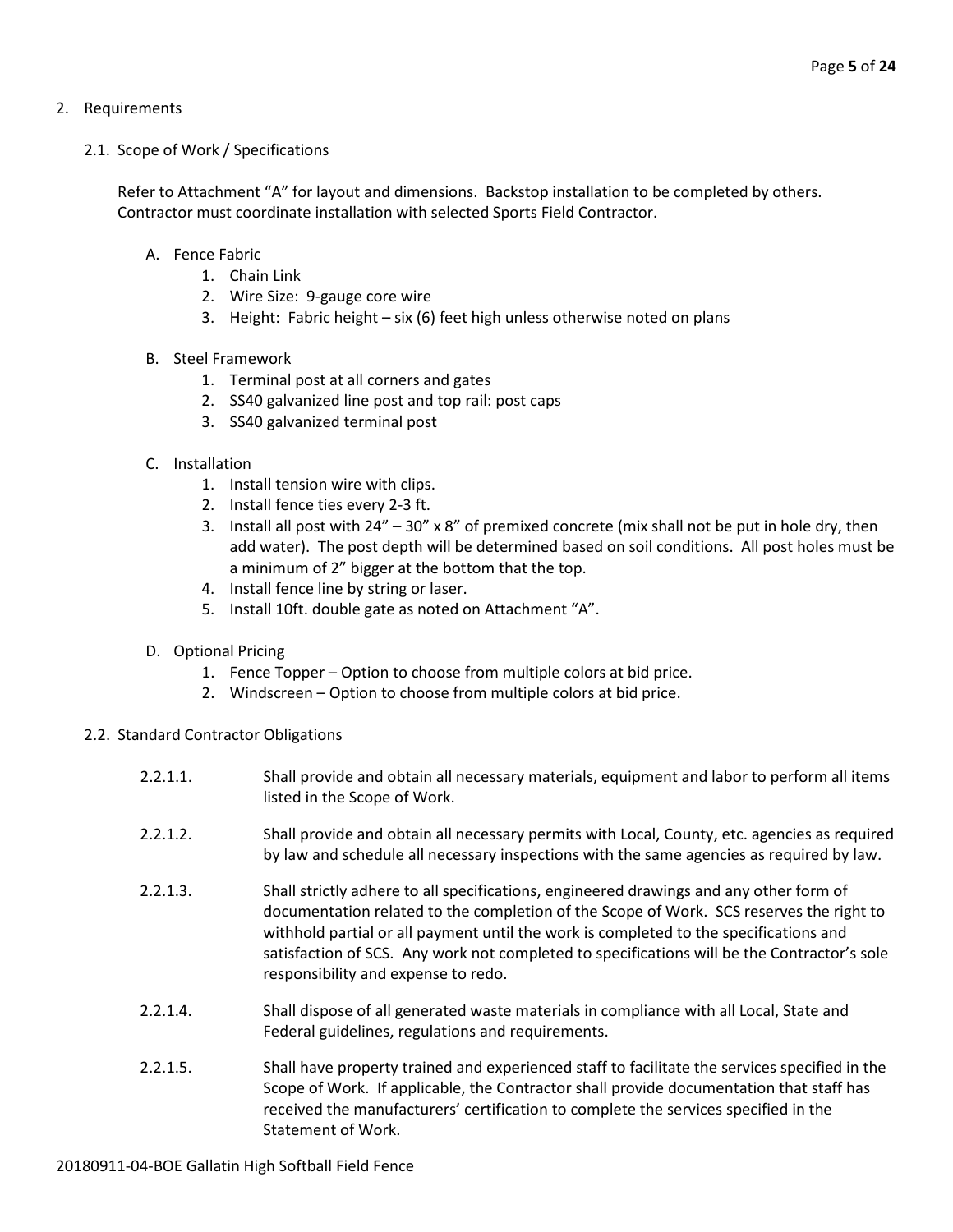- 3. Source Selection and Contract Award
	- Award(s), if made, will be made to the Responsive and Responsible proposer(s) whose proposal is most advantageous to SCS, taking into consideration price and the other evaluation criteria set forth in the RFP.
		- o General Criteria to be determined "Responsive"
			- Does the proposal include all required information, included completed attachment forms and affidavits?
			- Was the proposal delivered on or before the stated deadline? Did it include the required number of copies (hard & electronic)?
		- o General Criteria to be determined "Responsible"
			- Does the Proposer demonstrate an understanding of SCSs needs and proposed approach to the project?
			- **Does the Proposer possess the ability, capacity, skill and financial resources to provide the** service?
			- Can the Proposer take upon itself the responsibilities set forth in the RFP and produce the required outcomes in a timely fashion?
			- **Does the Proposer have the character, integrity, reputation, judgement, experience and** efficiency required for the project?
	- SCS reserves the right to enter into discussions with Proposers which have submitted proposals determined to be reasonably like of being considered for selection to assure a full understanding of and responsiveness to the RFP requirements. Every effort shall be afforded to assure fair and equal treatment with respect to the opportunity for discussion and/or revision of their respective proposals. Revisions may be permitted after the submission and prior to the award for the purpose of obtaining the best offers.
	- SCS reserves the right to negotiate price and contract terms and conditions with the most qualified proposer(s) to provide the requested service. If a mutually beneficial agreement with the lowest responsive and responsible Proposer is not reached, SCS reserves the right to enter into contract negotiations with the next lowest Proposer and continue this process until an agreement is reached.
	- Upon mutual agreement by both parties, SCS shall grant the right to extend the terms, conditions and prices of contract(s) awarded from this RFP to other Institutions (such as State, Local and/or Public Agencies) who express an interest in participating in any contract that results from this RFP. Each of the "piggyback" Institutions will issue their own purchasing documents for purchase of the goods/services. Proposer agrees that SCS shall bear no responsibility or liability for any agreements between Proposer and the other Institution(s) who desire to exercise this option.
- 4. Schedule of Events

| <b>RFP Issued</b>              | <b>August 30, 2018</b>                     |
|--------------------------------|--------------------------------------------|
| <b>Questions DEADLINE</b>      | September 6, 2018                          |
| <b>RFP Submission DEADLINE</b> | September 11, 2018 @ 11:30 a.m. Local Time |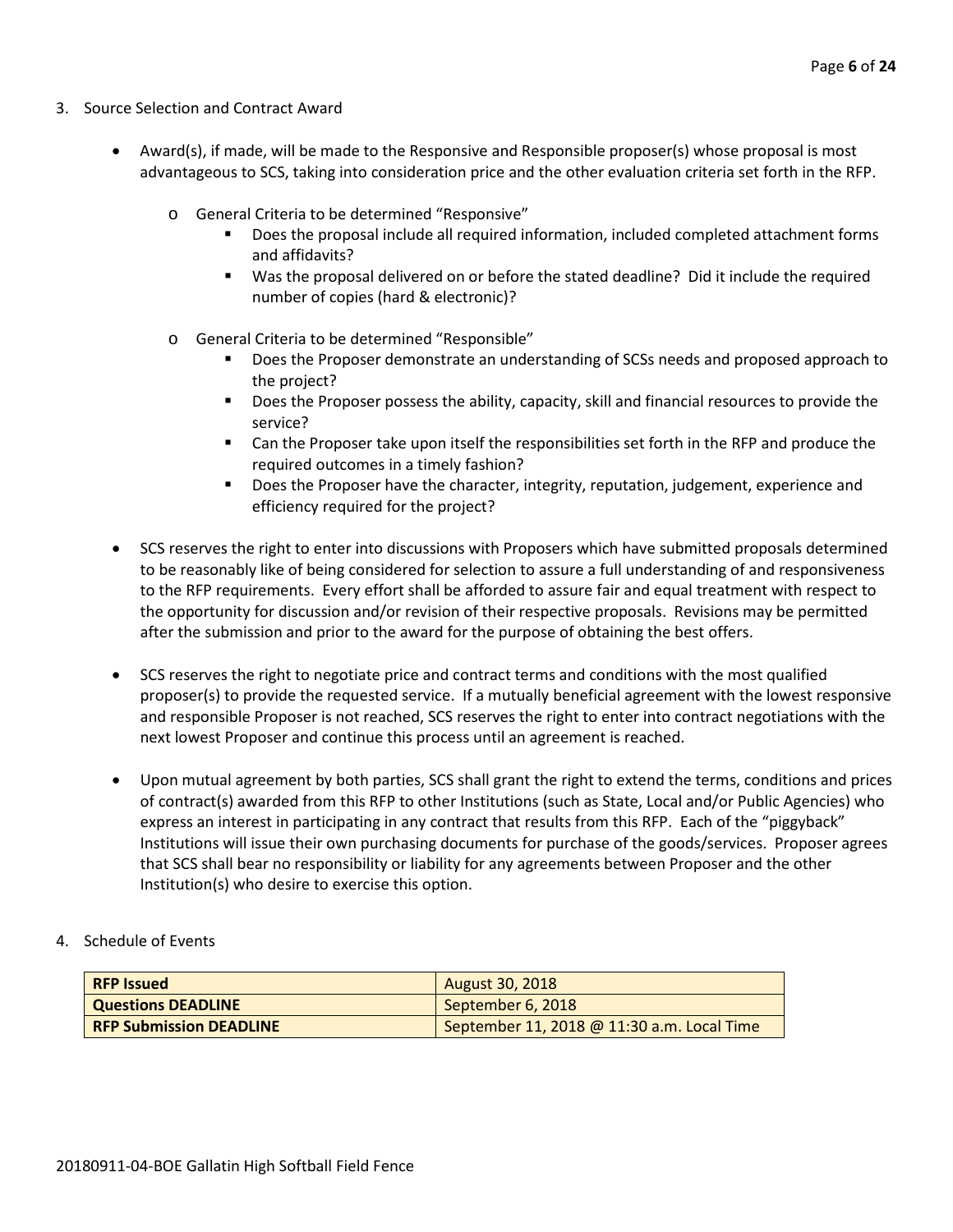#### 5. Instructions for Proposal

#### 5.1. Required Forms

- Proposer must complete and submit the Attachments in Section 6. Attachments may be omitted depending on the RFP requirements. Refer to the Table of Contents for omitted Attachments.
- Evidence of a valid State of Tennessee Business License and/or Sumner County Business License.
- For all vendors with annual purchases in excess of \$50,000; a Sumner County Business License must be on file with the SCS Finance Department. Evidence of the license must be provided within ten (10) working days following notification of award; otherwise, SCS may rescind its acceptance of the Proposer's proposal.
- Copy of State of Tennessee License (if applicable) in respective field.
- If applicable, the Proposer must include a copy of the contract(s) the Proposer will submit to be signed.

#### 5.2. New Vendors

- To comply with Internal Revenue Service requirements, all vendors who perform any type of service are required to have a current IRS Form W-9 on file with the SCS Finance Department. It is a mandatory requirement to complete the IRS Form W-9 (Attachment 6.9) included in this RFP.
- To comply with the Tennessee Lawful Employment Act (50-1-702 and 50-1-703), non-employees (individuals paid directly by the employer in exchange for the individual's labor or services) must have on file one (1) of the following documents:
	- o A valid Tennessee driver's license or photo identification;
	- o A valid driver's license or photo identification from another state where the license requirements are at least as strict as those in Tennessee;
	- o A birth certificate issued by a U.S. state, jurisdiction or territory;
	- o A U.S. government issued certified birth certificate;
	- o A valid, unexpired U.S. passport;
	- o A U.S. certificate of birth abroad (DS-1350 or FS-545)
	- o A report of birth abroad of a U.S. citizen (FS-240);
	- o A certificate of citizenship (N560 or N561);
	- o A certificate of naturalization (N550, N570 or N578);
	- o A U.S citizen identification card (I-197 or I-179); or
	- o Valid alien registration documentation or other proof of current immigration registration recognized by the United States Department of Homeland Security that contains the individual's complete legal name and current alien admission number or alien file number (or numbers if the individual has more than one number).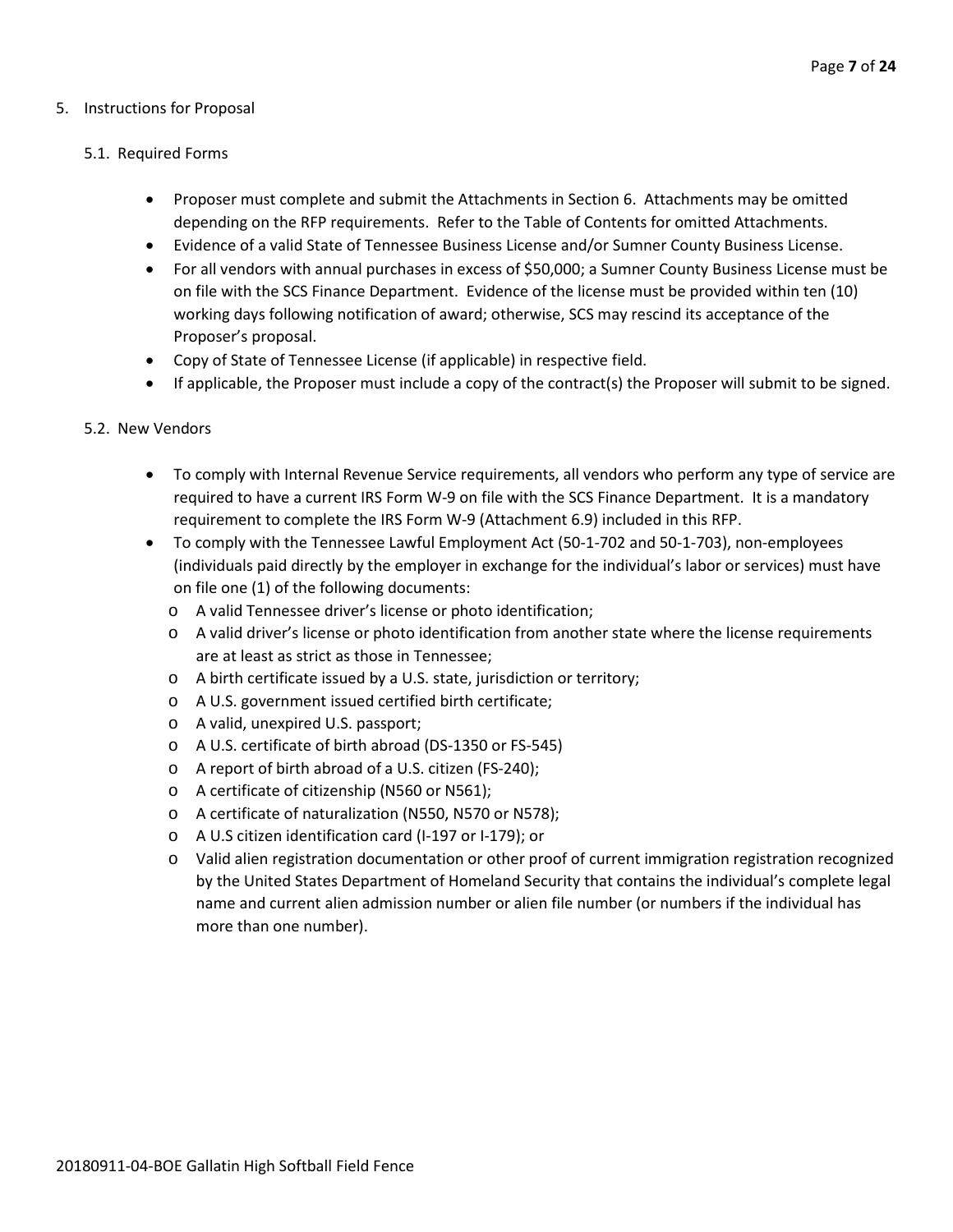#### 5.3. Acknowledgement of Insurance Requirements

By submitting a proposal, Proposer acknowledges that it has read and understands the insurance requirements for the proposal. The Proposer who may have employees, contractors, subcontractors or agents working on SCS properties shall carry current certificates for general and professional liability insurance and for workers' compensation as indicated below. The owner or Principal of each Proposer must also be insured by workers' compensation if they perform any of the services on SCS properties. There will be no exceptions to the insurance requirement. Proposer also understands that the evidence of required insurance must be submitted within fifteen (15) working days following notification of its offer being accepted; otherwise, SCS may rescind its acceptance of the Proposers proposal.

#### • **General Liability**

| <b>General Aggregate</b> | \$2,000,000 |
|--------------------------|-------------|
| Each Occurrence          | \$1,000,000 |

# • **Workers Compensation**

| <b>Workers Compensation</b> | <b>Tennessee Statutory Limits</b> |
|-----------------------------|-----------------------------------|
| <b>Employer's Liability</b> | \$500,000                         |

# 5.4. Clarification and Interpretation of RFP

The words "must" and "shall" in the RFP indicate mandatory requirements. Taking exception to any mandatory requirement shall be considered grounds for rejection. There are other requirements that SCS considers important but not mandatory. It is important to respond in a concise manner to each section and submit an itemized list of all exceptions.

#### 5.5. Proposal Package

The package containing the proposal must be sealed and clearly marked on the outside of the package: **"20180911-04-BOE Gallatin High Softball Field Fence" DO NOT OPEN**

All sealed proposals packages must include all of the following. Any sealed proposals are subject to rejection as non-conforming if any applicable item is not included.

- One (1) Complete Original
- Two (2) additional copies of the Original
- One (1) electronic format (CD/USB Drive)
- Original Signature on Original Proposal. NO copied or digital signatures.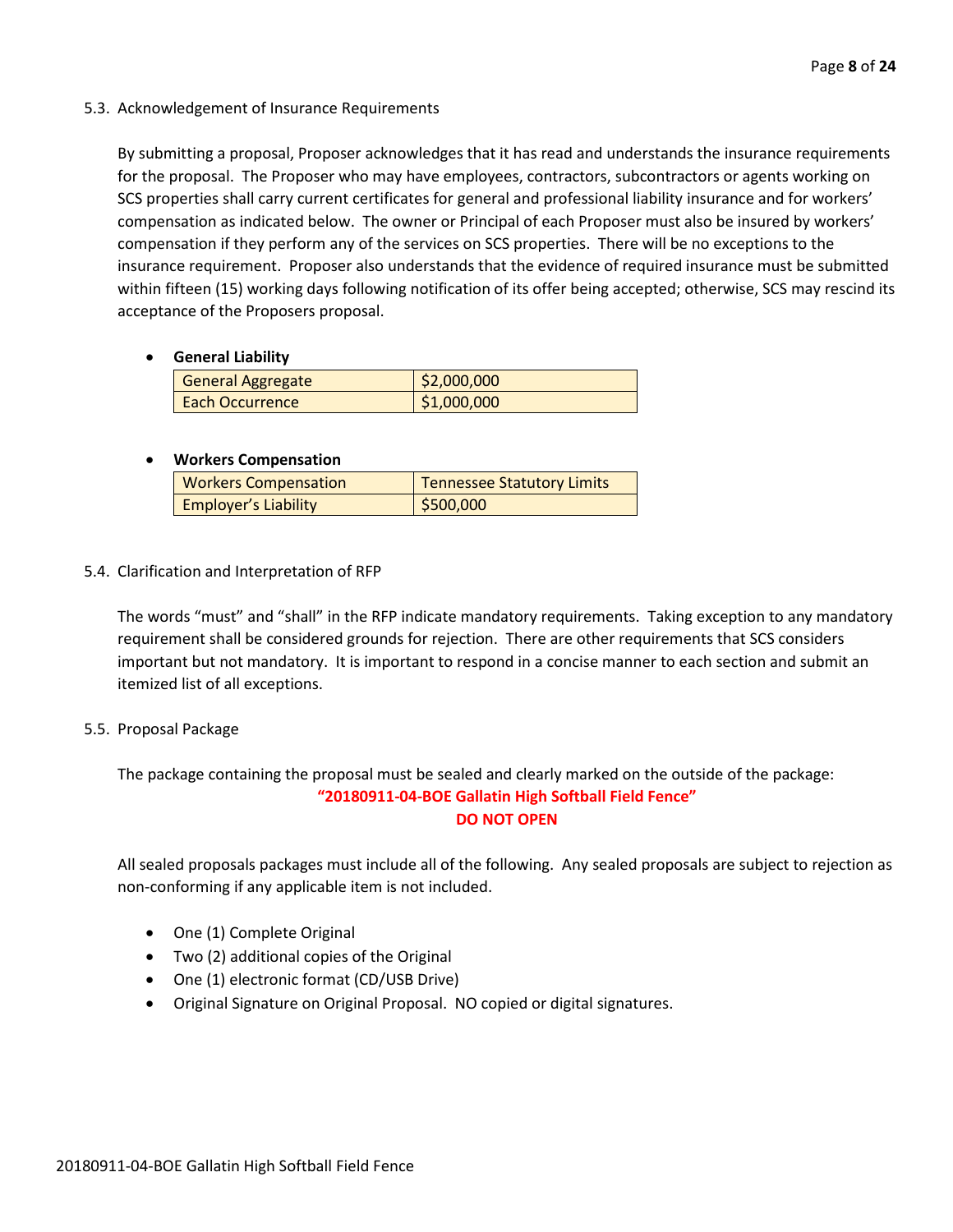The outside of the proposal package must be labeled as follows (if applicable):

- 1. Name of Company and Principal Owner, Business License Number, Expiration Date and License Classification.
- 2. In addition to Item 1, the same is applicable to masonry contractors if the work performed is > \$100,000.
- 3. In addition to Item 1, the same is applicable to HVAC, electrical, plumbing or A/C contractors if the work performed is > \$25,000.
- 4. In addition to Item 1, the same is applicable plus the Department of Environment & Conservation License Number and Classification, applicable to geothermal contractors if the work performed is > \$25,000.
- 5. If the prime contractor performs the masonry portion of the project or any of the above listed contractor skill sets and the work performed is > \$100,000; it must be so designated.
- 6. Only one (1) contractor in each classification listed shall be written on the bid envelope.

#### 5.6. Delivery of Proposals

Sealed proposals will be accepted until **September 11, 2018 @ 11:30 a.m. Local Time**. Proposals received after that time will be deemed invalid. Vendors mailing proposal packages must allow sufficient time to ensure receipt of their package by the time specified. There will be no exceptions. Proposals will be opened and read aloud. The reading of the bids will begin at **11:30 a.m. Local Time**.

Due to the nature of deliveries to the SCS Support Services Facility by carriers such as UPS, FedEx and such like; the proposal package will be accepted if the date and time on the delivery confirmation are indicated to be on or before the Proposal Deadline.

| Delivery Address: | Sumner County Board of Education |
|-------------------|----------------------------------|
|                   | Attn: Purchasing Supervisor      |
|                   | 1500 Airport Road                |
|                   | Gallatin, TN 37066               |

#### 5.7. Evaluation of Proposals

The SCS Purchasing Supervisor will first examine the proposals to reject those that are clearly non-responsive to the stated requirements. Proposers who are determined to be non-responsive and/or non-responsible will be notified of this determination.

The evaluation process will include the following factors:

- Company Experience and Qualifications
	- o The nature and scope of the Proposers business.
	- o The number of years the Proposer has been licensed to do business.
	- o The number of years the Proposer has been providing the requested services.
	- o How many similarly sized or larger K-12 clients have you contract with?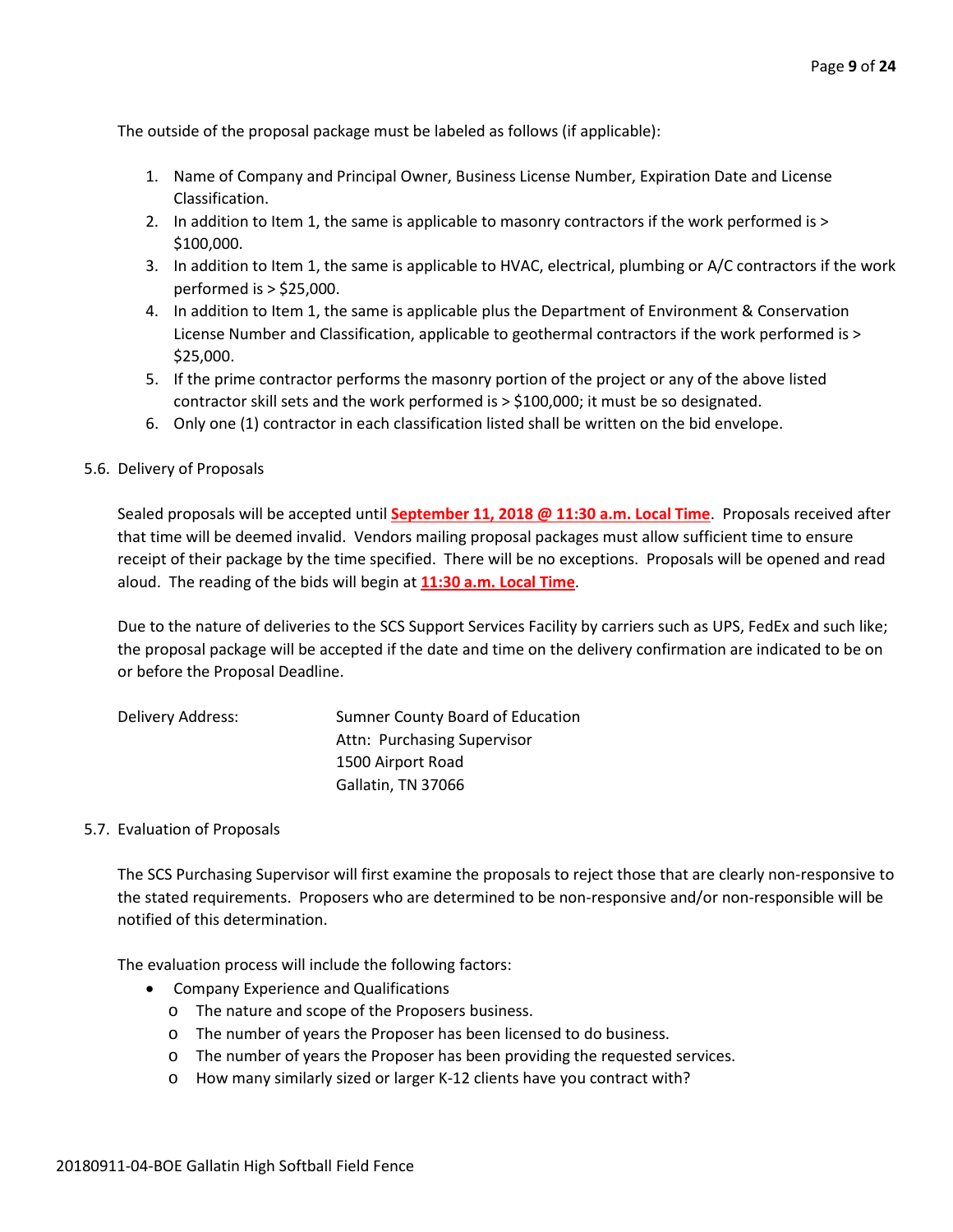- Compensation/Price Data
	- o Address all costs associated with performance of the contracted services.
- Past Performance and References
	- o Provided a minimum of three (3) client references for similar projects in size and scope successfully completed by Proposer within the last three (3) years. Attachment 6.3.
	- o SCS may also consider other sources of pertinent past performance information, including the districts own experience with the Proposer.
- 5.8. Request for Clarification of Proposals

Requests for clarification of proposals shall be distributed by the Purchasing Supervisor in writing (or email).

#### 5.9. Protests

In the event that any interested party finds any part of the listed specifications, terms or conditions to be discrepant, incomplete or otherwise questionable in any respect; it shall be the responsibility of the concerned party to notify the SCS Purchasing Office of such matters immediately upon receipt of the RFP. All notifications must be sent to the Purchasing Supervisor via email at [purchasing@sumnerschools.org.](mailto:purchasing@sumnerschools.org)

Any actual or prospective Proposer who is aggrieved in connection with the RFP or award of a contract may protest to the Purchasing Supervisor and/or the Sumner County Board of Education at its regularly scheduled meeting.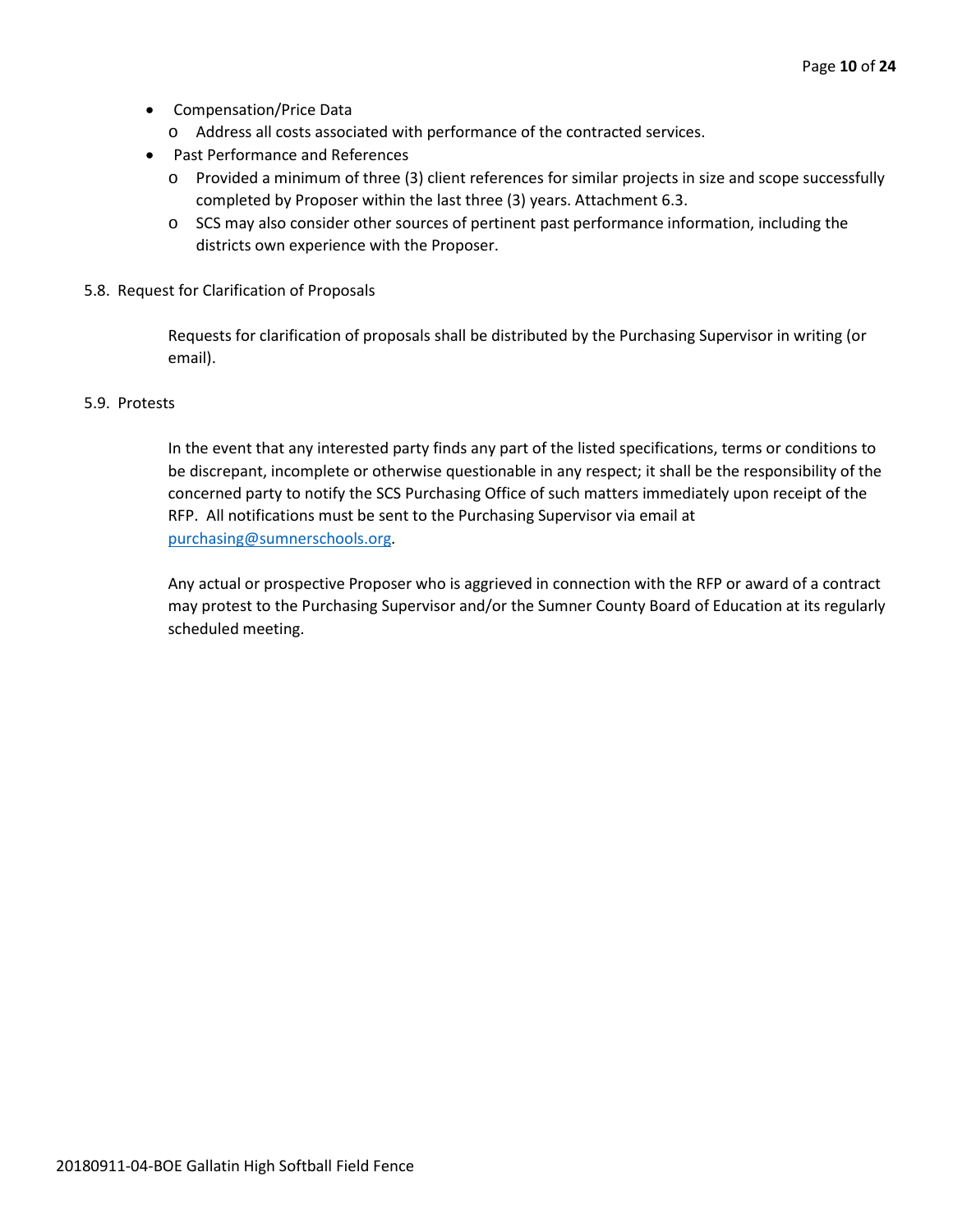

#### Page **11** of **24**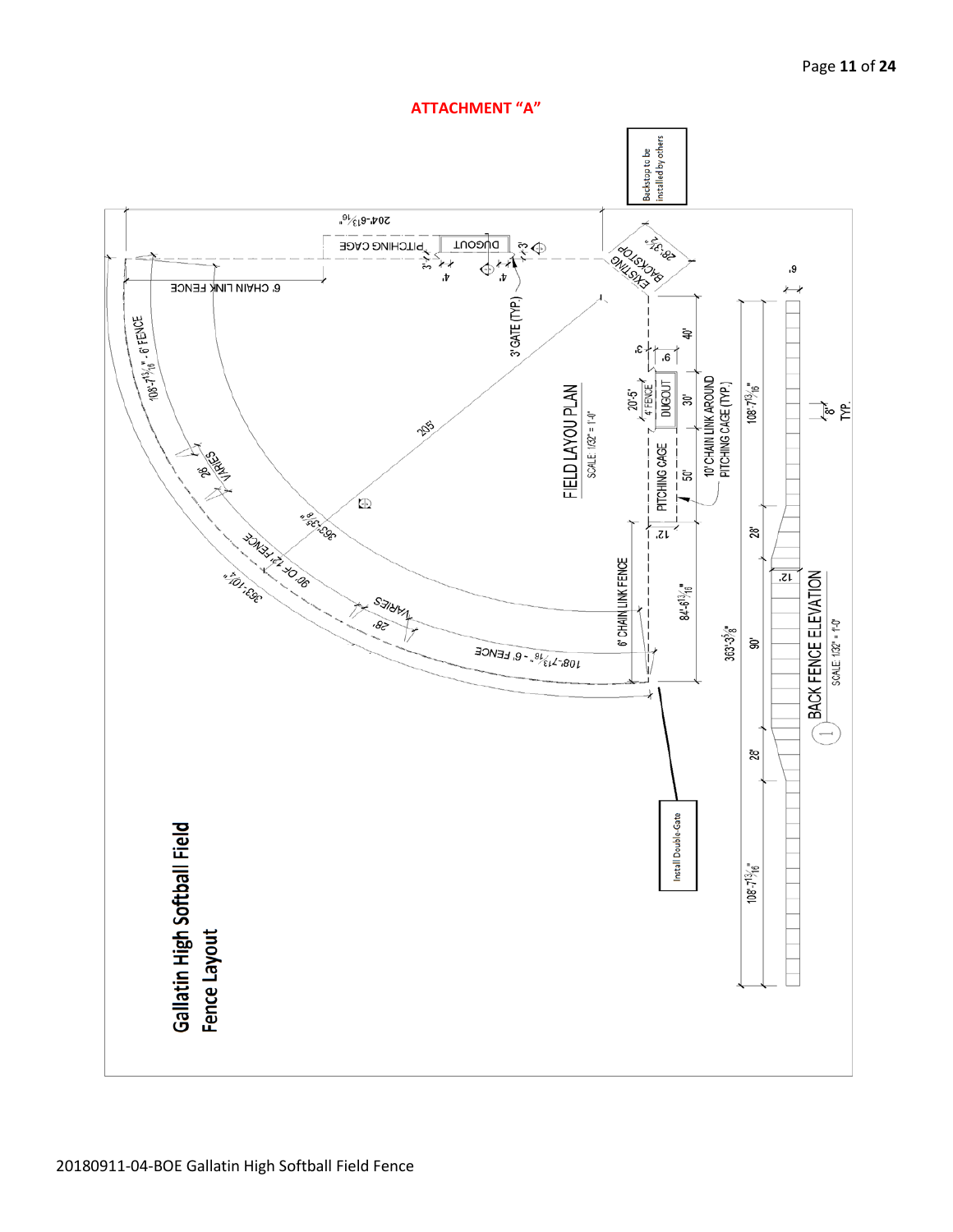#### **ATTACHMENT 6.1 - Contact Information**

| <b>Company Legal Name:</b>                 |          |
|--------------------------------------------|----------|
| <b>Company Official Address:</b>           |          |
| Company Web Site (URL):                    |          |
| Contact Person for project administration: |          |
|                                            |          |
|                                            |          |
|                                            |          |
|                                            | (office) |
|                                            | (mobile) |
|                                            |          |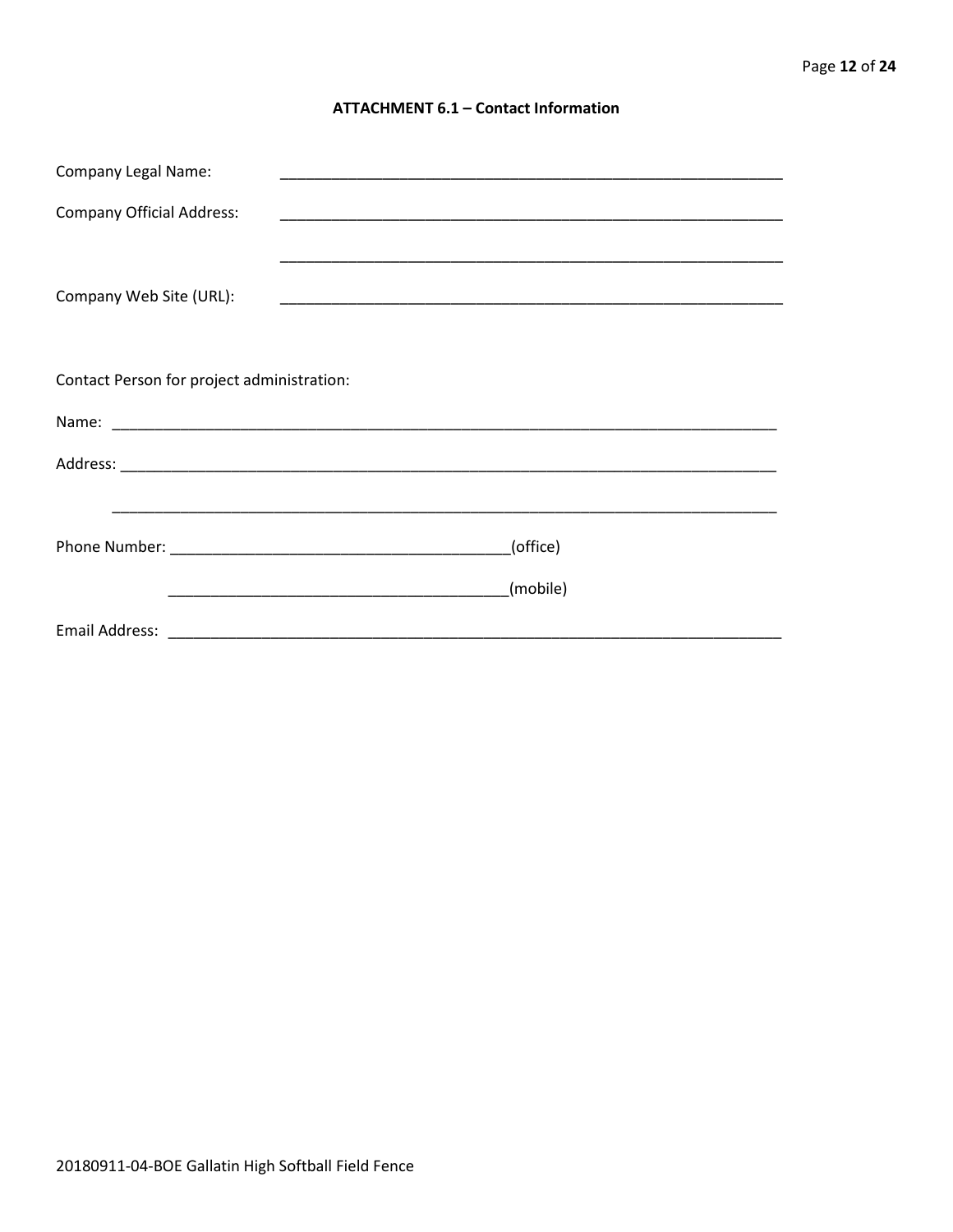

Attn: Purchasing Supervisor 1500 Airport Road Gallatin, TN 37066

# **ATTACHMENT 6.2 – Bid Form/Certification 20180911-04-BOE Gallatin High Softball Field Fence**

| Date |                                       |
|------|---------------------------------------|
|      |                                       |
|      |                                       |
|      | , a duly authorized representative of |
|      |                                       |

\_\_\_\_\_\_\_\_\_\_\_\_\_\_\_\_\_\_\_\_\_\_\_\_\_\_\_\_\_\_\_\_\_\_\_\_\_\_\_\_\_\_\_\_\_\_\_\_\_\_\_\_\_\_\_\_\_\_\_\_\_\_\_\_\_\_ hereby submit our bid for **20180911-**

**04-BOE Gallatin High Softball Field Fence** in accordance with the specifications and instructions set forth in these bid

documents.

| <b>Gallatin High Softball Field Fence</b>                                                                                                                                                                                                                                         |                                |
|-----------------------------------------------------------------------------------------------------------------------------------------------------------------------------------------------------------------------------------------------------------------------------------|--------------------------------|
| <b>OPTIONAL PRICING:</b>                                                                                                                                                                                                                                                          |                                |
| Fence Topper                                                                                                                                                                                                                                                                      | *Price per foot or section     |
| Windscreen<br>Brand: The Company of the Company of the Company of the Company of the Company of the Company of the Company of the Company of the Company of the Company of the Company of the Company of the Company of the Company of the C<br>Item No: ________________________ | *Price per foot or square foot |

| (street)                                           | (city, state, zip) |  |
|----------------------------------------------------|--------------------|--|
| 20180911-04-BOE Gallatin High Softball Field Fence |                    |  |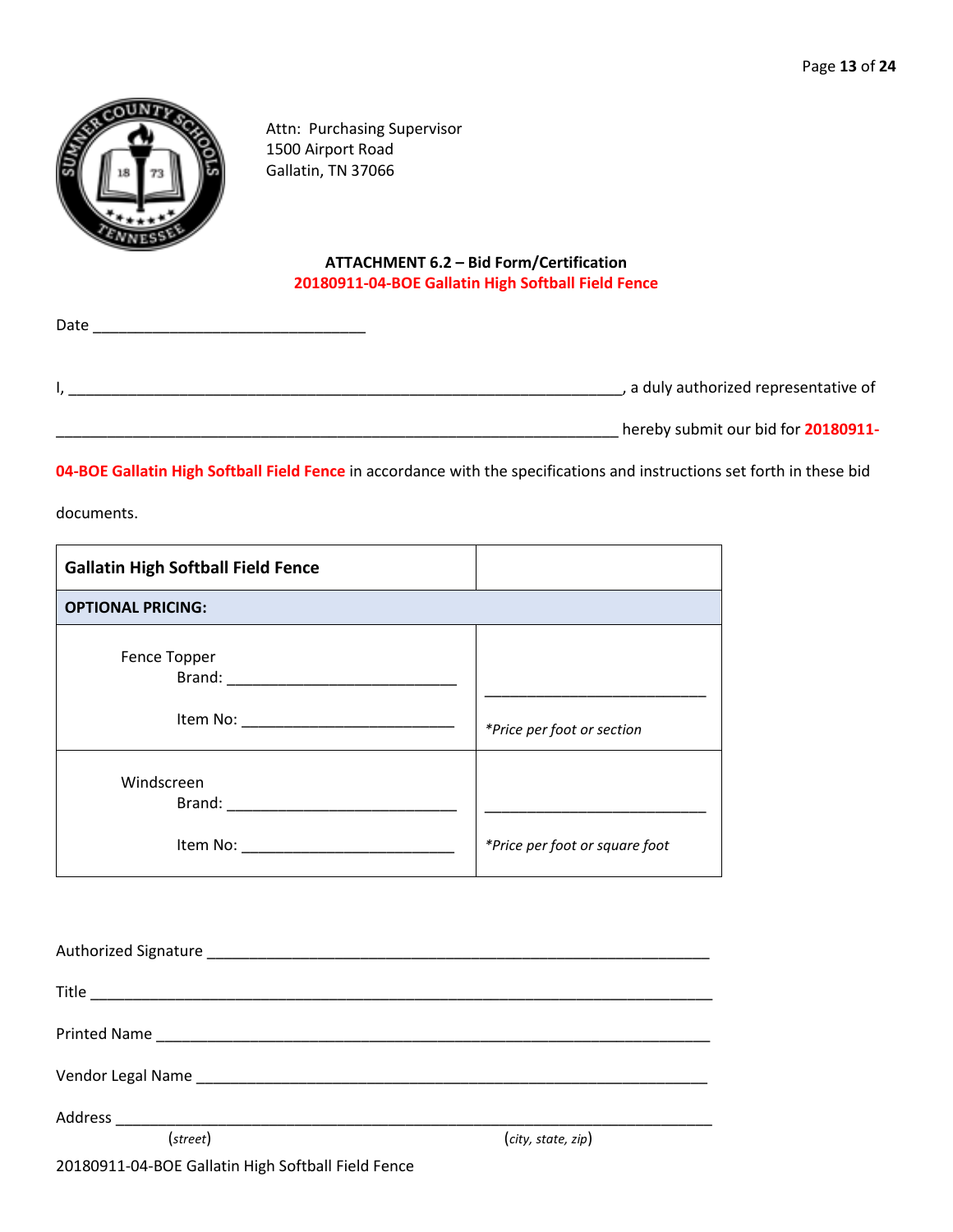#### **ATTACHMENT 6.3 - References**

| Project Name/Location: Name and Security and Security and Security and Security and Security and Security and |  |
|---------------------------------------------------------------------------------------------------------------|--|
|                                                                                                               |  |
|                                                                                                               |  |
|                                                                                                               |  |
|                                                                                                               |  |
|                                                                                                               |  |
|                                                                                                               |  |
|                                                                                                               |  |
|                                                                                                               |  |
|                                                                                                               |  |
|                                                                                                               |  |
|                                                                                                               |  |
| 20180911-04-BOE Gallatin High Softball Field Fence                                                            |  |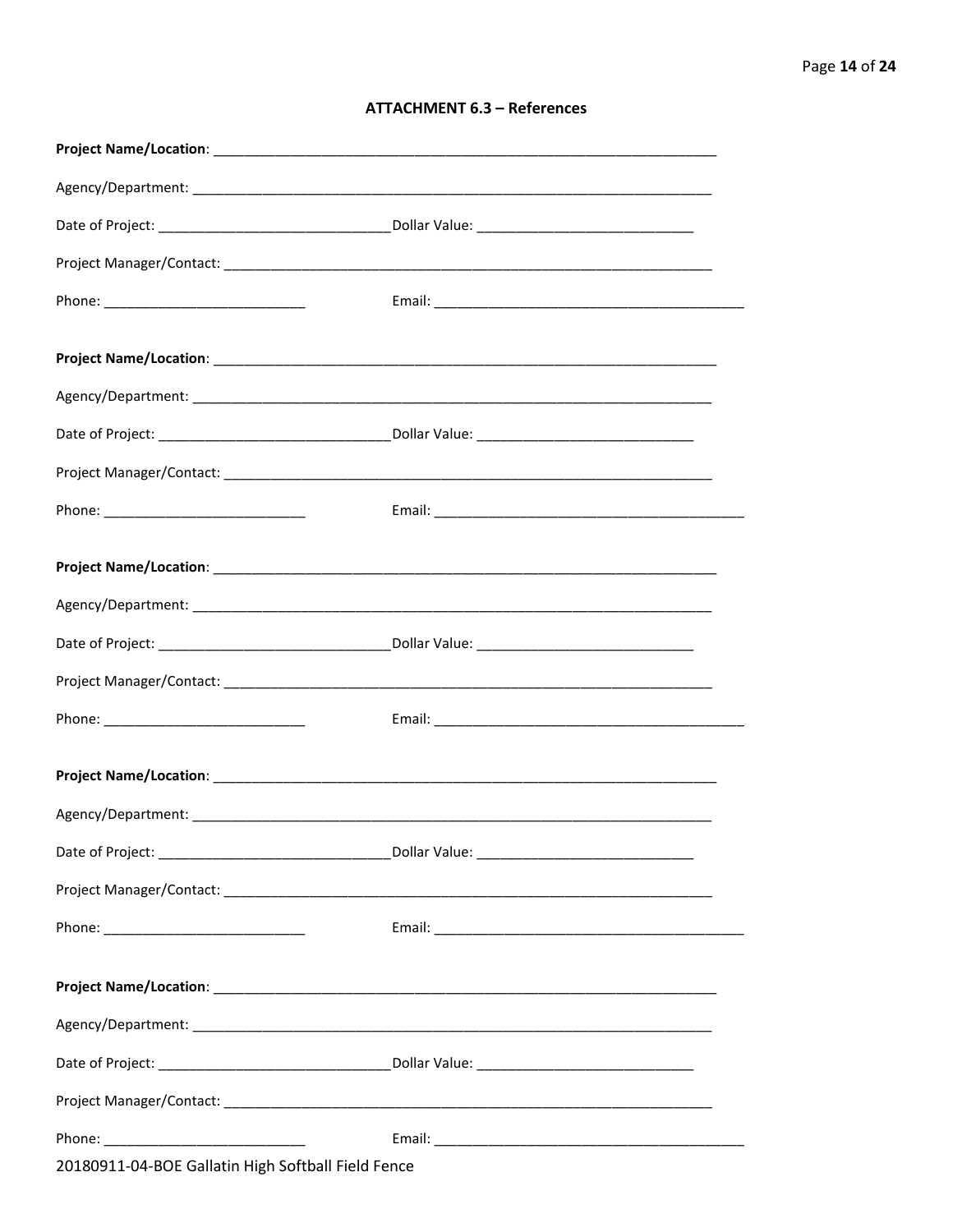#### **ATTACHMENT 6.4 – Certification Regarding Debarment or Suspension**

The prospective participant certifies, to the best of its knowledge and belief, that it and its principals:

- Are not presently debarred, suspended, proposed for debarment, declared ineligible or voluntarily excluded from participation in transactions under federal non-procurement programs by any federal department or agency;
- Have not, within the three-year period preceding the proposal, had one or more public transactions (federal, state or local) terminated for cause or default; and
- Are not presently indicated or otherwise criminally or civilly charged by a government entity (federal, state or local) and have not, within the three-year period preceding the bid, been convicted or had a civil judgement rendered against it:
	- $\circ$  For the commission of fraud or a criminal offense in connection with obtaining, attempting to obtain or performing a public transaction (federal, state or local) or a procurement contract under such a public transaction;
	- o For the violation of federal or state antitrust statutes, including those proscribing price fixing between competitors, the allocation of customers between competitors, or bid rigging; or
	- o For the commission of embezzlement, theft, forgery, bribery, falsification or destruction of records, making false statements, or receiving stolen property.

\_\_\_\_\_\_\_\_\_\_\_\_\_\_\_\_\_\_\_\_\_\_\_\_\_\_\_\_\_\_\_\_\_\_\_\_\_\_\_\_\_\_\_\_\_\_\_\_\_\_\_\_

I understand that a false statement on this certification may be grounds for the rejection of this proposal or the termination of the award. In addition, under 18 U.S.C. 1001, a false statement may result in a fine of up to \$10,000 or imprisonment for up to five years, or both.

Name of Participating Agency: \_\_\_\_\_\_\_\_\_\_\_\_\_\_\_\_\_\_\_\_\_\_\_\_\_\_\_\_\_\_\_\_\_\_\_\_\_\_\_\_\_\_\_\_\_\_\_\_\_\_\_\_\_\_\_\_\_\_\_\_

Name and Title of Authorized Representative: \_\_\_\_\_\_\_\_\_\_\_\_\_\_\_\_\_\_\_\_\_\_\_\_\_\_\_\_\_\_\_\_\_\_\_\_\_\_\_\_\_\_\_\_\_\_\_

Signature of Authorized Representative: \_\_\_\_\_\_\_\_\_\_\_\_\_\_\_\_\_\_\_\_\_\_\_\_\_\_\_\_\_\_\_\_\_\_\_\_\_\_\_\_\_\_\_\_\_\_\_\_\_\_\_\_

Date: \_\_\_\_\_\_\_\_\_\_\_\_\_\_\_\_\_\_\_\_\_\_\_\_\_\_\_\_

\_\_\_\_ I am unable to certify to the above statement. Attached is my explanation.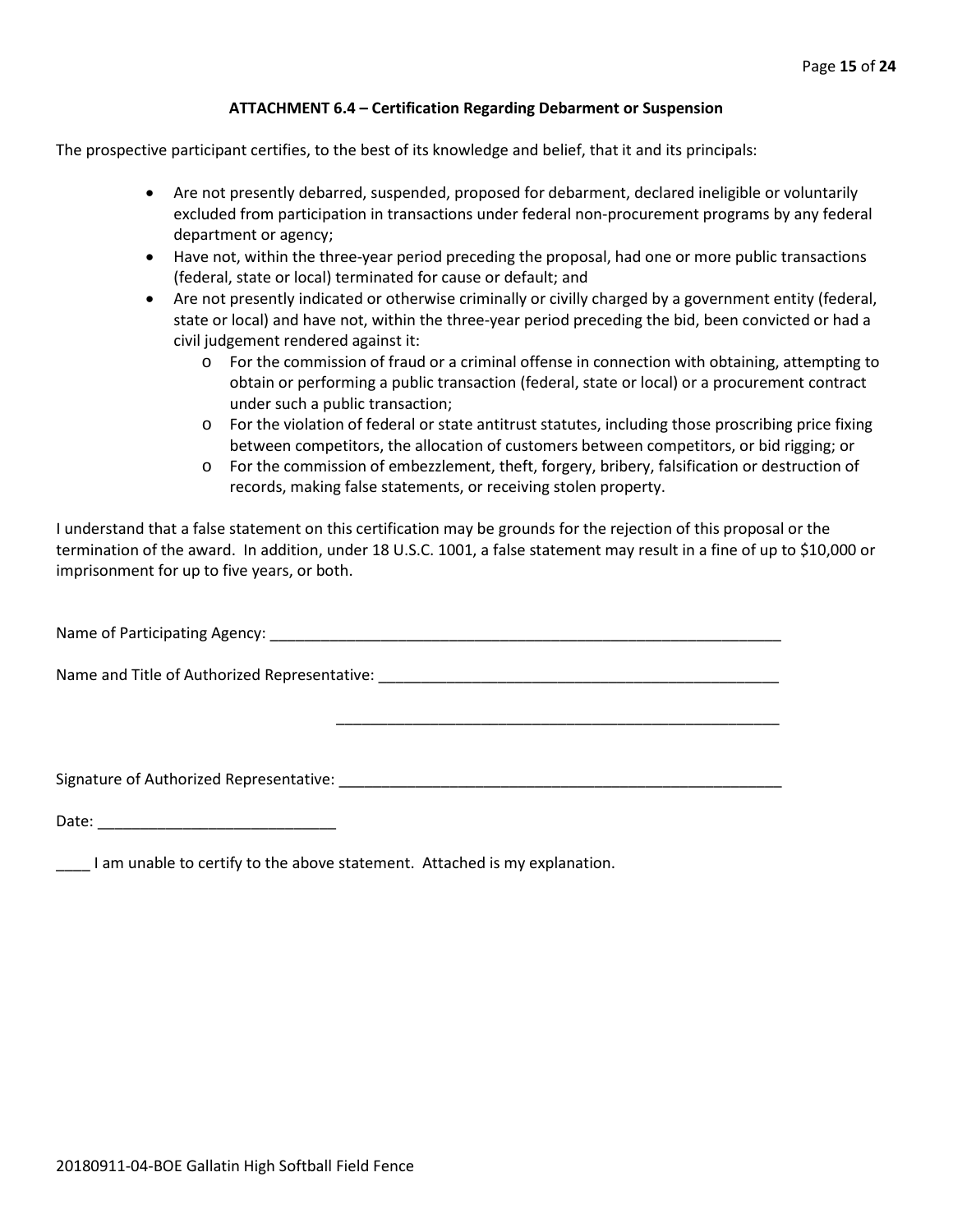#### **ATTACHMENT 6.5 – Condition of Submitting Proposal**

The undersigned Proposer has carefully examined all instructions, requirements, specifications, terms and conditions of the RFP and certifies:

- It is a reputable company regularly engaged in providing goods and/or services necessary to meet the requirements, specifications, terms and conditions of the RFP.
- All statements, information and representations prepared and submitted in response to the RFP are current, complete, true and accurate. Proposer acknowledges that the Sumner County Board of Education (SCS) will rely on such statements, information and representations in selecting the successful proposer(s).
- That the prices quoted shall be SCSs pricing for the products and/or service.
- It shall be bound by all statements, representations, warranties and guarantees made in its proposal.
- Proposer acknowledges that the contract may be canceled if any conflict of interest or appearance of a conflict of interest is discovered by SCS, in its sole discretion.
- All purchase orders must be duly authorized and executed by SCS and subject to the terms and conditions of the RFP.

By checking this box, Proposer agrees that SCS reserves the right to extend the terms, conditions, and prices of this contract to other Institutions (such as State, Local and/or Public Agencies) who express an interest in participating in any contract that results from this RFP. Each of the piggyback Institutions will issue their own purchasing documents for the goods/services. Proposer agrees that SCS shall bear no responsibility or liability for any agreements between Proposer and the other Institution(s) who desire to exercise this option.

| ADDRESS: | <u> 1999 - Johann John Stone, mars et al. 1999 - John Stone, mars et al. 1999 - John Stone, mars et al. 1999 - Joh</u> |  |
|----------|------------------------------------------------------------------------------------------------------------------------|--|
|          |                                                                                                                        |  |
| PHONE:   | (office)                                                                                                               |  |
|          | (mobile)                                                                                                               |  |
| EMAIL:   |                                                                                                                        |  |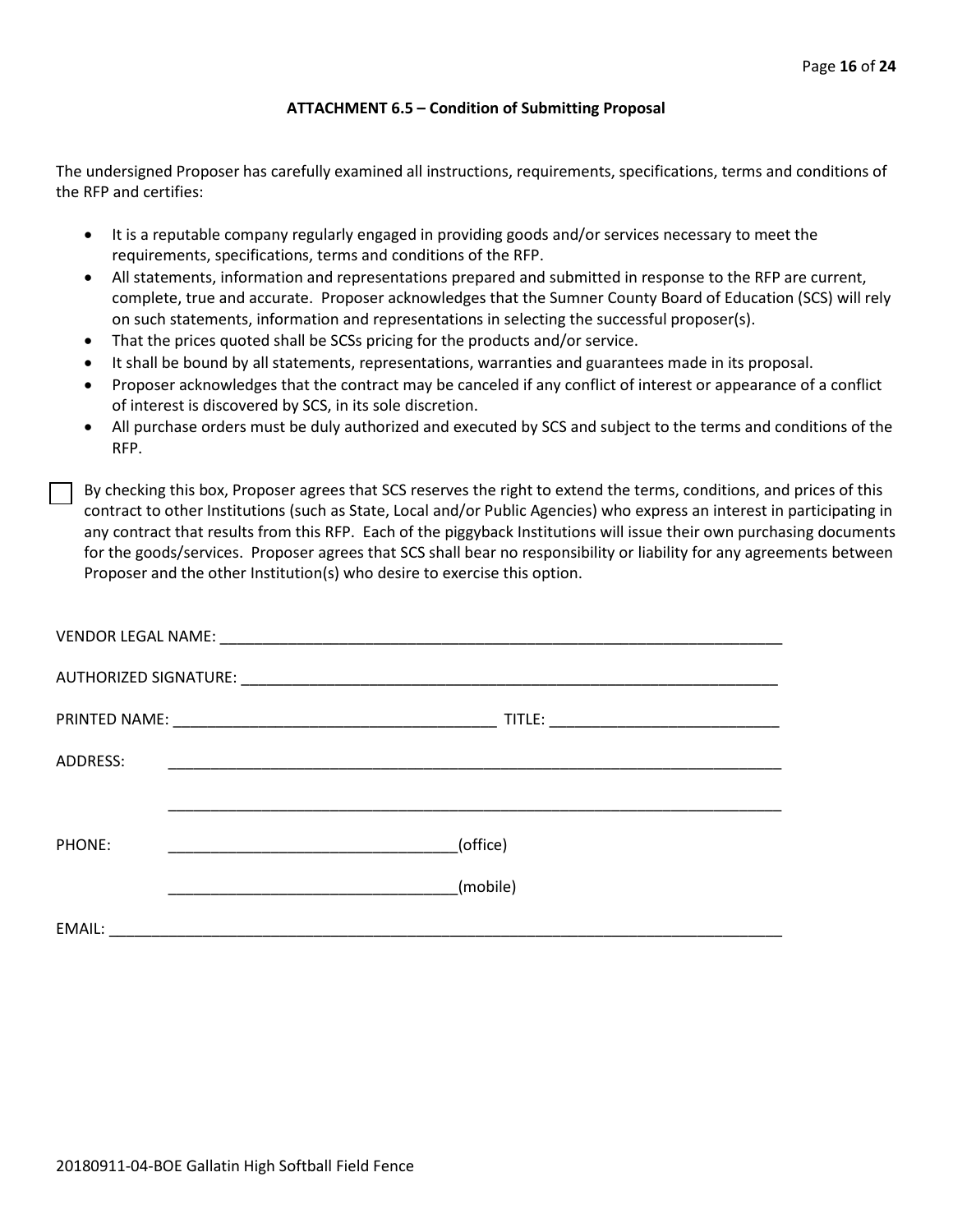#### **ATTACHMENT 6.6 – Statement of Non-Collusion**

The undersigned affirms that they are duly authorized to execute this contract, that this company, corporation, firm, partnership or individual has not prepared this proposal in collusion with any other respondent, and that the contents of this proposal as to prices, terms or conditions of said proposal have not been communicated by the undersigned nor by any employee or agent to any other person engaged in this type of business prior to the official opening of this proposal.

| Address: |          |
|----------|----------|
|          | (office) |
|          |          |
|          |          |
|          |          |
|          |          |
|          |          |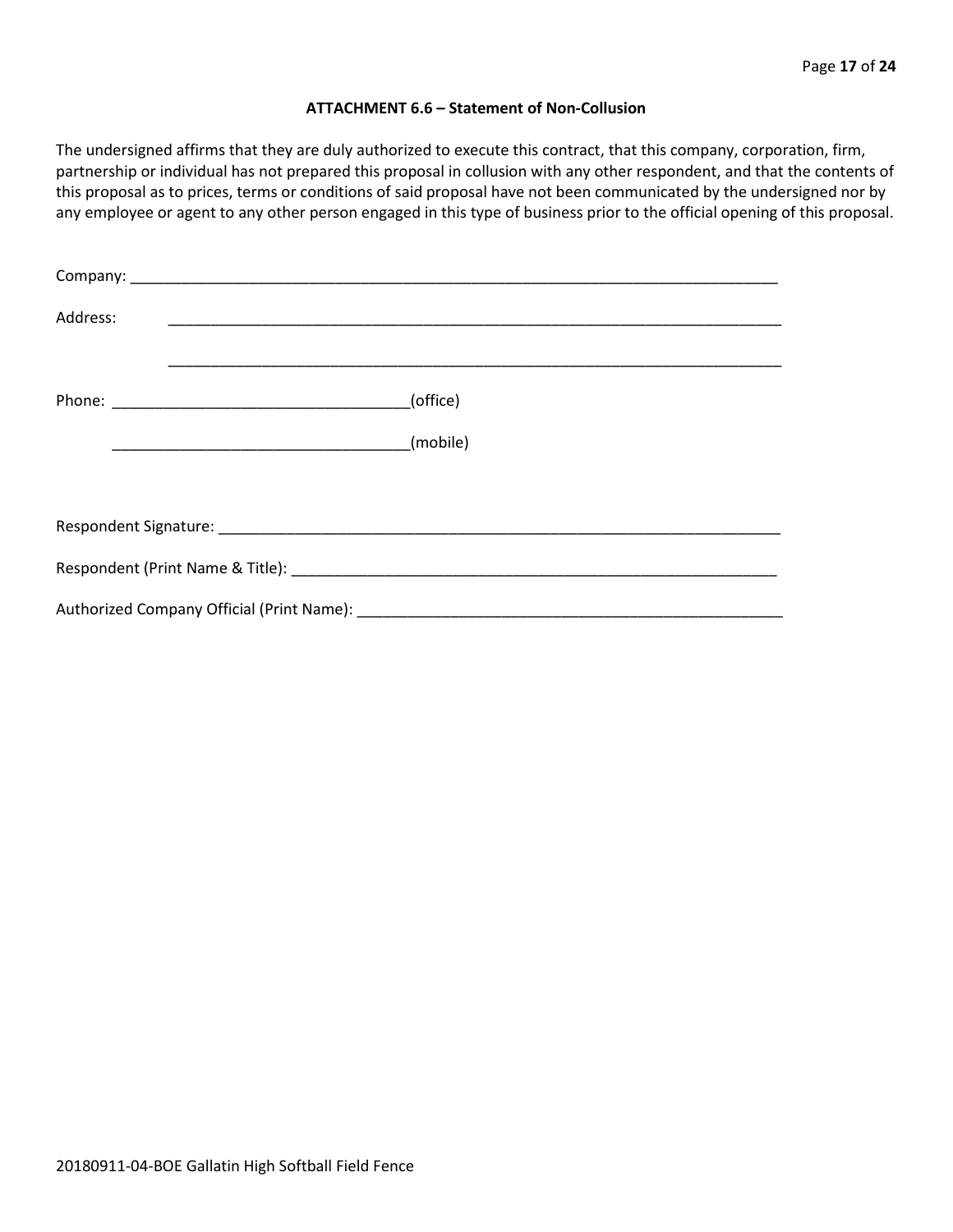#### **ATTACHMENT 6.7 – Attestation Re Personnel**

# **ATTESTATION RE PERSONNEL USED IN CONTRACT PERFORMANCE**

| CONTRACTOR LEGAL ENTITY NAME:                                          |  |
|------------------------------------------------------------------------|--|
| FEDERAL EMPLOYER IDENTIFICATION NUMBER:<br>(or Social Security Number) |  |

**The Contractor, identified above, does hereby attest, certify, warrant and assure that the Contractor shall not knowingly utilize the services of an illegal immigrant in the performance of this Contract and shall not knowingly utilize the services of any subcontractor who will utilize the services of an illegal immigrant in the performance of this Contract, T.C.A. § 12-3-309.**

SIGNATURE & DATE:

*NOTICE: This attestation MUST be signed by an individual empowered to contractually bind the Contractor.*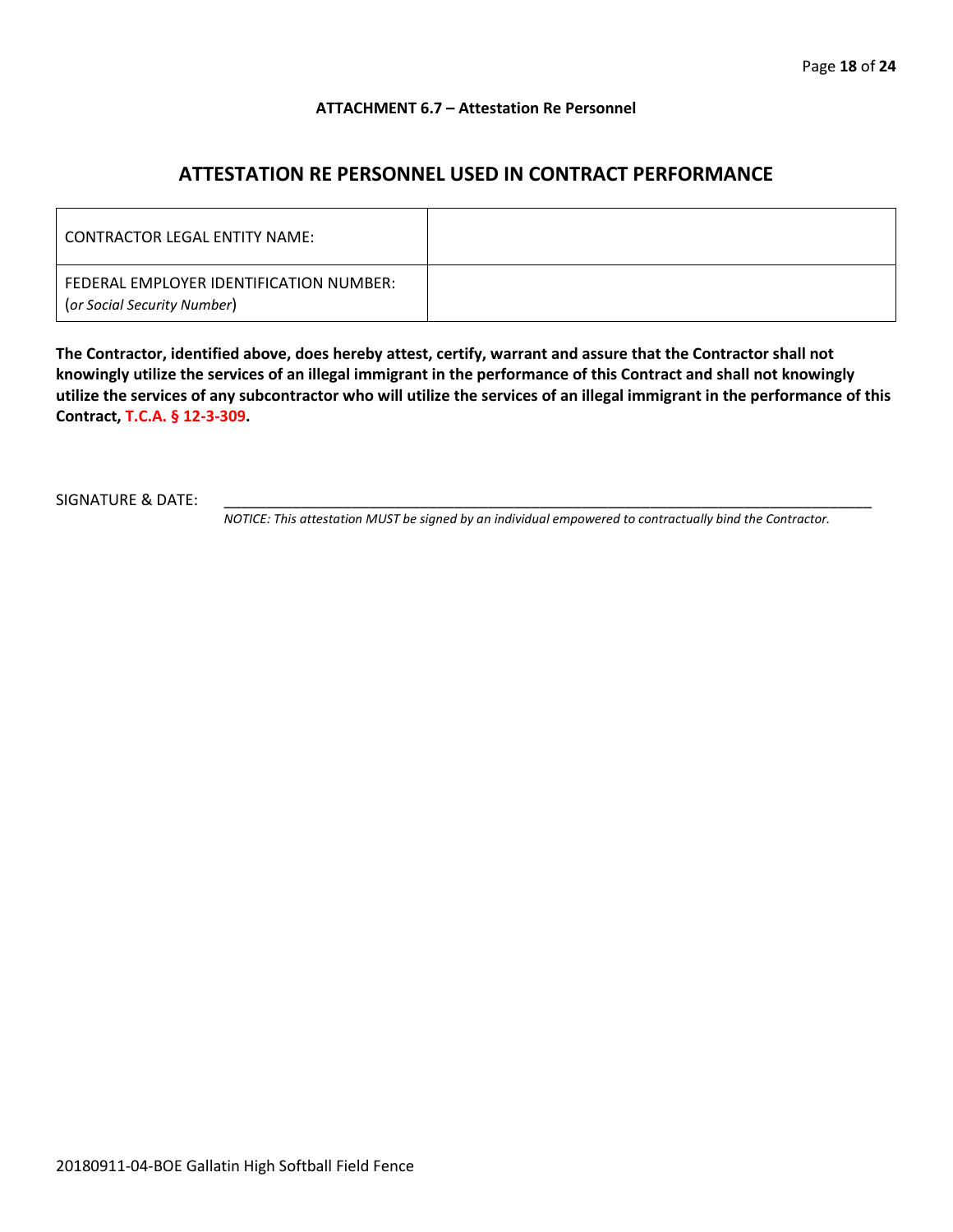#### **ATTACHMENT 6.8 – Drug Free Workplace Affidavit**

The Sumner County Board of Education is committed to maintaining a safe and productive work environment for its employees and to providing high quality service to its citizens. The goal of this policy is for Sumner County Board of Education employees and contractors to remain, or become and remain, drug-free. Abuse and dependency on alcohol and/or drugs can seriously affect the health of employees, contractors and citizens, jeopardize personal safety, impact the safety of others and impair job performance.

STATE OF

**COUNTY OF** \_\_\_\_\_\_\_\_\_\_\_\_\_\_\_\_\_\_\_\_\_\_\_\_\_\_\_\_\_\_\_\_\_

The undersigned, principal officer of

an employer of five (5) or more employees contracting with Sumner County Board of Education to provide goods or services, hereby states under oath as follows:

- 1. The undersigned is a principal officer of (hereinafter referred to as the "Company") and is duly authorized to execute this Affidavit on behalf of the Company.
- 2. The Company submits this Affidavit pursuant to T.C.A. § 50-9-113, which requires each employer with no less than five (5) employees receiving pay who contracts with the state and any local government to provide contracted services to submit an affidavit stating that such employer has a drug-free workplace program that complies with Title 50, Chapter 9 of the *Tennessee Code Annotated*.
- 3. The Company is in compliance with T.C.A. § 50-9-113 and all applicable Federal Laws, Rules and Regulations requiring a drug-free workplace program.

Further affiant saith not.

| <b>STATE OF</b><br><u> 1990 - Johann John Stein, markin fan it ferskearre fan it ferskearre fan it ferskearre fan it ferskearre fan </u>                                                                                                                                                                                                                                                                                           |  |           |
|------------------------------------------------------------------------------------------------------------------------------------------------------------------------------------------------------------------------------------------------------------------------------------------------------------------------------------------------------------------------------------------------------------------------------------|--|-----------|
| <b>COUNTY OF</b><br><u> 1990 - Johann John Stone, mars eta biztanleria (</u>                                                                                                                                                                                                                                                                                                                                                       |  |           |
| Before me personally appeared experience and the set of the set of the set of the set of the set of the set of the set of the set of the set of the set of the set of the set of the set of the set of the set of the set of t<br>I am personally acquainted (or proved to me on the basis of satisfactory evidence) and who acknowledged that such<br>person executed the foregoing affidavit for the purposes therein contained. |  | with whom |
|                                                                                                                                                                                                                                                                                                                                                                                                                                    |  |           |
| Notary Public                                                                                                                                                                                                                                                                                                                                                                                                                      |  |           |
| My commission expires: Network and the set of the set of the set of the set of the set of the set of the set o                                                                                                                                                                                                                                                                                                                     |  |           |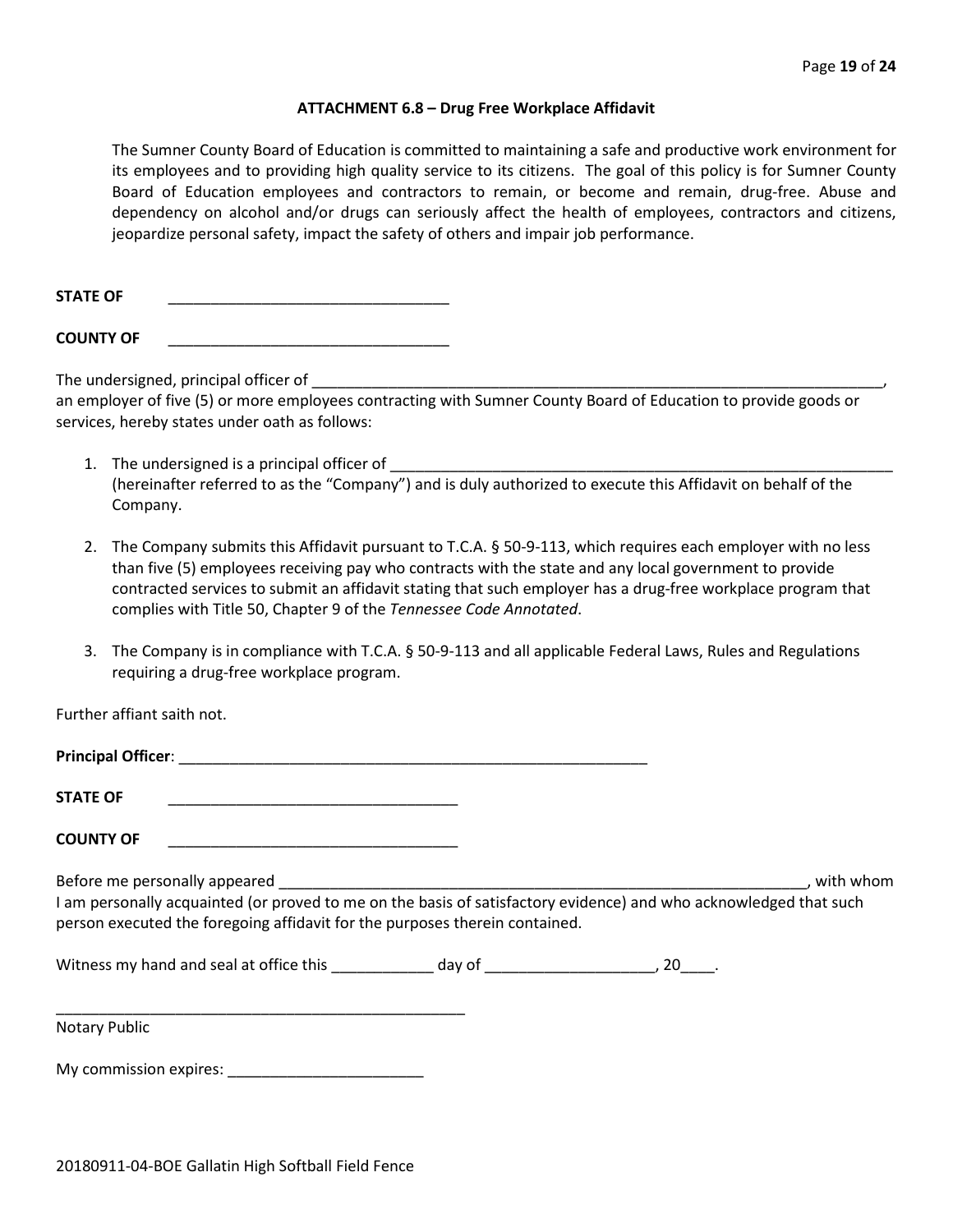#### **ATTACHMENT 6.9 – W9**

|                                                                                                                                                                                                                                                                                                                                                                                                                                                                                                                                                                                                                                                          | <b>Request for Taxpayer</b><br>(Rev. December 2014)<br><b>Identification Number and Certification</b><br>Department of the Treasury<br>Internal Revenue Service<br>1 Name (as shown on your income tax return). Name is required on this line; do not leave this line blank.                                                                                             |                                                                                                                                       |                                                                                                                                                                                                        |                                                                                                                                                     |  |  |                                                                                                      |  | Give Form to the<br>requester. Do not<br>send to the IRS.                                                                             |  |  |  |  |
|----------------------------------------------------------------------------------------------------------------------------------------------------------------------------------------------------------------------------------------------------------------------------------------------------------------------------------------------------------------------------------------------------------------------------------------------------------------------------------------------------------------------------------------------------------------------------------------------------------------------------------------------------------|--------------------------------------------------------------------------------------------------------------------------------------------------------------------------------------------------------------------------------------------------------------------------------------------------------------------------------------------------------------------------|---------------------------------------------------------------------------------------------------------------------------------------|--------------------------------------------------------------------------------------------------------------------------------------------------------------------------------------------------------|-----------------------------------------------------------------------------------------------------------------------------------------------------|--|--|------------------------------------------------------------------------------------------------------|--|---------------------------------------------------------------------------------------------------------------------------------------|--|--|--|--|
| N                                                                                                                                                                                                                                                                                                                                                                                                                                                                                                                                                                                                                                                        | 2 Business name/disregarded entity name, if different from above                                                                                                                                                                                                                                                                                                         |                                                                                                                                       |                                                                                                                                                                                                        |                                                                                                                                                     |  |  |                                                                                                      |  |                                                                                                                                       |  |  |  |  |
|                                                                                                                                                                                                                                                                                                                                                                                                                                                                                                                                                                                                                                                          | Specific Instructions on page<br>3 Check appropriate box for federal tax classification; check only one of the following seven boxes:<br>C Corporation<br>S Corporation Partnership<br>Trust/estate<br>Individual/sole proprietor or<br>single-member LLC<br>Limited liability company. Enter the tax classification (C=C corporation, S=S corporation, P=partnership) ▶ |                                                                                                                                       |                                                                                                                                                                                                        |                                                                                                                                                     |  |  |                                                                                                      |  | 4 Exemptions (codes apply only to<br>certain entities, not individuals; see<br>instructions on page 3):<br>Exempt payee code (if any) |  |  |  |  |
| Print or type<br>Note. For a single-member LLC that is disregarded, do not check LLC; check the appropriate box in the line above for<br>the tax classification of the single-member owner.<br>Other (see instructions) ▶                                                                                                                                                                                                                                                                                                                                                                                                                                |                                                                                                                                                                                                                                                                                                                                                                          |                                                                                                                                       |                                                                                                                                                                                                        |                                                                                                                                                     |  |  | Exemption from FATCA reporting<br>code (if any)<br>(Applies to accounts maintained outside the U.S.) |  |                                                                                                                                       |  |  |  |  |
| See                                                                                                                                                                                                                                                                                                                                                                                                                                                                                                                                                                                                                                                      | 5 Address (number, street, and apt. or suite no.)<br>Requester's name and address (optional)<br>6 City, state, and ZIP code                                                                                                                                                                                                                                              |                                                                                                                                       |                                                                                                                                                                                                        |                                                                                                                                                     |  |  |                                                                                                      |  |                                                                                                                                       |  |  |  |  |
| 7 List account number(s) here (optional)                                                                                                                                                                                                                                                                                                                                                                                                                                                                                                                                                                                                                 |                                                                                                                                                                                                                                                                                                                                                                          |                                                                                                                                       |                                                                                                                                                                                                        |                                                                                                                                                     |  |  |                                                                                                      |  |                                                                                                                                       |  |  |  |  |
| Part I                                                                                                                                                                                                                                                                                                                                                                                                                                                                                                                                                                                                                                                   |                                                                                                                                                                                                                                                                                                                                                                          | <b>Taxpayer Identification Number (TIN)</b>                                                                                           |                                                                                                                                                                                                        |                                                                                                                                                     |  |  |                                                                                                      |  |                                                                                                                                       |  |  |  |  |
|                                                                                                                                                                                                                                                                                                                                                                                                                                                                                                                                                                                                                                                          |                                                                                                                                                                                                                                                                                                                                                                          | Enter your TIN in the appropriate box. The TIN provided must match the name given on line 1 to avoid                                  |                                                                                                                                                                                                        |                                                                                                                                                     |  |  | Social security number                                                                               |  |                                                                                                                                       |  |  |  |  |
| backup withholding. For individuals, this is generally your social security number (SSN). However, for a<br>resident alien, sole proprietor, or disregarded entity, see the Part I instructions on page 3. For other<br>-<br>entities, it is your employer identification number (EIN). If you do not have a number, see How to get a<br>TIN on page 3.<br>or                                                                                                                                                                                                                                                                                            |                                                                                                                                                                                                                                                                                                                                                                          |                                                                                                                                       |                                                                                                                                                                                                        |                                                                                                                                                     |  |  |                                                                                                      |  |                                                                                                                                       |  |  |  |  |
|                                                                                                                                                                                                                                                                                                                                                                                                                                                                                                                                                                                                                                                          |                                                                                                                                                                                                                                                                                                                                                                          |                                                                                                                                       |                                                                                                                                                                                                        |                                                                                                                                                     |  |  | <b>Employer identification number</b>                                                                |  |                                                                                                                                       |  |  |  |  |
| Note. If the account is in more than one name, see the instructions for line 1 and the chart on page 4 for<br>guidelines on whose number to enter.<br>-                                                                                                                                                                                                                                                                                                                                                                                                                                                                                                  |                                                                                                                                                                                                                                                                                                                                                                          |                                                                                                                                       |                                                                                                                                                                                                        |                                                                                                                                                     |  |  |                                                                                                      |  |                                                                                                                                       |  |  |  |  |
| Part II                                                                                                                                                                                                                                                                                                                                                                                                                                                                                                                                                                                                                                                  | <b>Certification</b>                                                                                                                                                                                                                                                                                                                                                     |                                                                                                                                       |                                                                                                                                                                                                        |                                                                                                                                                     |  |  |                                                                                                      |  |                                                                                                                                       |  |  |  |  |
|                                                                                                                                                                                                                                                                                                                                                                                                                                                                                                                                                                                                                                                          | Under penalties of perjury, I certify that:                                                                                                                                                                                                                                                                                                                              |                                                                                                                                       |                                                                                                                                                                                                        |                                                                                                                                                     |  |  |                                                                                                      |  |                                                                                                                                       |  |  |  |  |
| 1. The number shown on this form is my correct taxpayer identification number (or I am waiting for a number to be issued to me); and<br>2. I am not subject to backup withholding because: (a) I am exempt from backup withholding, or (b) I have not been notified by the Internal Revenue<br>Service (IRS) that I am subject to backup withholding as a result of a failure to report all interest or dividends, or (c) the IRS has notified me that I am<br>no longer subject to backup withholding; and                                                                                                                                              |                                                                                                                                                                                                                                                                                                                                                                          |                                                                                                                                       |                                                                                                                                                                                                        |                                                                                                                                                     |  |  |                                                                                                      |  |                                                                                                                                       |  |  |  |  |
|                                                                                                                                                                                                                                                                                                                                                                                                                                                                                                                                                                                                                                                          |                                                                                                                                                                                                                                                                                                                                                                          | 3. I am a U.S. citizen or other U.S. person (defined below); and                                                                      |                                                                                                                                                                                                        |                                                                                                                                                     |  |  |                                                                                                      |  |                                                                                                                                       |  |  |  |  |
|                                                                                                                                                                                                                                                                                                                                                                                                                                                                                                                                                                                                                                                          |                                                                                                                                                                                                                                                                                                                                                                          | 4. The FATCA code(s) entered on this form (if any) indicating that I am exempt from FATCA reporting is correct.                       |                                                                                                                                                                                                        |                                                                                                                                                     |  |  |                                                                                                      |  |                                                                                                                                       |  |  |  |  |
| Certification instructions. You must cross out item 2 above if you have been notified by the IRS that you are currently subject to backup withholding<br>because you have failed to report all interest and dividends on your tax return. For real estate transactions, item 2 does not apply. For mortgage<br>interest paid, acquisition or abandonment of secured property, cancellation of debt, contributions to an individual retirement arrangement (IRA), and<br>generally, payments other than interest and dividends, you are not required to sign the certification, but you must provide your correct TIN. See the<br>instructions on page 3. |                                                                                                                                                                                                                                                                                                                                                                          |                                                                                                                                       |                                                                                                                                                                                                        |                                                                                                                                                     |  |  |                                                                                                      |  |                                                                                                                                       |  |  |  |  |
| Sign<br>Here                                                                                                                                                                                                                                                                                                                                                                                                                                                                                                                                                                                                                                             | Signature of<br>U.S. person ▶                                                                                                                                                                                                                                                                                                                                            |                                                                                                                                       |                                                                                                                                                                                                        | Date $\blacktriangleright$                                                                                                                          |  |  |                                                                                                      |  |                                                                                                                                       |  |  |  |  |
|                                                                                                                                                                                                                                                                                                                                                                                                                                                                                                                                                                                                                                                          | <b>General Instructions</b>                                                                                                                                                                                                                                                                                                                                              |                                                                                                                                       | · Form 1098 (home mortgage interest), 1098-E (student loan interest), 1098-T<br>(tuition)                                                                                                              |                                                                                                                                                     |  |  |                                                                                                      |  |                                                                                                                                       |  |  |  |  |
|                                                                                                                                                                                                                                                                                                                                                                                                                                                                                                                                                                                                                                                          |                                                                                                                                                                                                                                                                                                                                                                          | Section references are to the Internal Revenue Code unless otherwise noted.                                                           | · Form 1099-C (canceled debt)                                                                                                                                                                          |                                                                                                                                                     |  |  |                                                                                                      |  |                                                                                                                                       |  |  |  |  |
|                                                                                                                                                                                                                                                                                                                                                                                                                                                                                                                                                                                                                                                          |                                                                                                                                                                                                                                                                                                                                                                          | Future developments. Information about developments affecting Form W-9 (such                                                          | . Form 1099-A (acquisition or abandonment of secured property)                                                                                                                                         |                                                                                                                                                     |  |  |                                                                                                      |  |                                                                                                                                       |  |  |  |  |
| as legislation enacted after we release it) is at www.irs.gov/fw9.                                                                                                                                                                                                                                                                                                                                                                                                                                                                                                                                                                                       |                                                                                                                                                                                                                                                                                                                                                                          |                                                                                                                                       | Use Form W-9 only if you are a U.S. person (including a resident alien), to<br>provide your correct TIN.                                                                                               |                                                                                                                                                     |  |  |                                                                                                      |  |                                                                                                                                       |  |  |  |  |
| <b>Purpose of Form</b><br>If you do not return Form W-9 to the requester with a TIN, you might be subject<br>An individual or entity (Form W-9 requester) who is required to file an information                                                                                                                                                                                                                                                                                                                                                                                                                                                         |                                                                                                                                                                                                                                                                                                                                                                          |                                                                                                                                       |                                                                                                                                                                                                        |                                                                                                                                                     |  |  |                                                                                                      |  |                                                                                                                                       |  |  |  |  |
| to backup withholding. See What is backup withholding? on page 2.<br>return with the IRS must obtain your correct taxpayer identification number (TIN)<br>which may be your social security number (SSN), individual taxpayer identification<br>By signing the filled-out form, you:                                                                                                                                                                                                                                                                                                                                                                     |                                                                                                                                                                                                                                                                                                                                                                          |                                                                                                                                       |                                                                                                                                                                                                        |                                                                                                                                                     |  |  |                                                                                                      |  |                                                                                                                                       |  |  |  |  |
| number (ITIN), adoption taxpayer identification number (ATIN), or employer<br>identification number (EIN), to report on an information return the amount paid to<br>to be issued).<br>you, or other amount reportable on an information return. Examples of information                                                                                                                                                                                                                                                                                                                                                                                  |                                                                                                                                                                                                                                                                                                                                                                          |                                                                                                                                       |                                                                                                                                                                                                        | 1. Certify that the TIN you are giving is correct (or you are waiting for a number<br>2. Certify that you are not subject to backup withholding, or |  |  |                                                                                                      |  |                                                                                                                                       |  |  |  |  |
| returns include, but are not limited to, the following:<br>3. Claim exemption from backup withholding if you are a U.S. exempt payee. If<br>· Form 1099-INT (interest earned or paid)                                                                                                                                                                                                                                                                                                                                                                                                                                                                    |                                                                                                                                                                                                                                                                                                                                                                          |                                                                                                                                       |                                                                                                                                                                                                        |                                                                                                                                                     |  |  |                                                                                                      |  |                                                                                                                                       |  |  |  |  |
|                                                                                                                                                                                                                                                                                                                                                                                                                                                                                                                                                                                                                                                          |                                                                                                                                                                                                                                                                                                                                                                          | . Form 1099-DIV (dividends, including those from stocks or mutual funds)                                                              | applicable, you are also certifying that as a U.S. person, your allocable share of<br>any partnership income from a U.S. trade or business is not subject to the                                       |                                                                                                                                                     |  |  |                                                                                                      |  |                                                                                                                                       |  |  |  |  |
|                                                                                                                                                                                                                                                                                                                                                                                                                                                                                                                                                                                                                                                          |                                                                                                                                                                                                                                                                                                                                                                          | * Form 1099-MISC (various types of income, prizes, awards, or gross proceeds)                                                         | withholding tax on foreign partners' share of effectively connected income, and                                                                                                                        |                                                                                                                                                     |  |  |                                                                                                      |  |                                                                                                                                       |  |  |  |  |
| brokers)                                                                                                                                                                                                                                                                                                                                                                                                                                                                                                                                                                                                                                                 |                                                                                                                                                                                                                                                                                                                                                                          | . Form 1099-B (stock or mutual fund sales and certain other transactions by<br>· Form 1099-S (proceeds from real estate transactions) | 4. Certify that FATCA code(s) entered on this form (if any) indicating that you are<br>exempt from the FATCA reporting, is correct. See What is FATCA reporting? on<br>page 2 for further information. |                                                                                                                                                     |  |  |                                                                                                      |  |                                                                                                                                       |  |  |  |  |
| . Form 1099-K (merchant card and third party network transactions)                                                                                                                                                                                                                                                                                                                                                                                                                                                                                                                                                                                       |                                                                                                                                                                                                                                                                                                                                                                          |                                                                                                                                       |                                                                                                                                                                                                        |                                                                                                                                                     |  |  |                                                                                                      |  |                                                                                                                                       |  |  |  |  |

Cat. No. 10231X

Form **W-9** (Rev. 12-2014)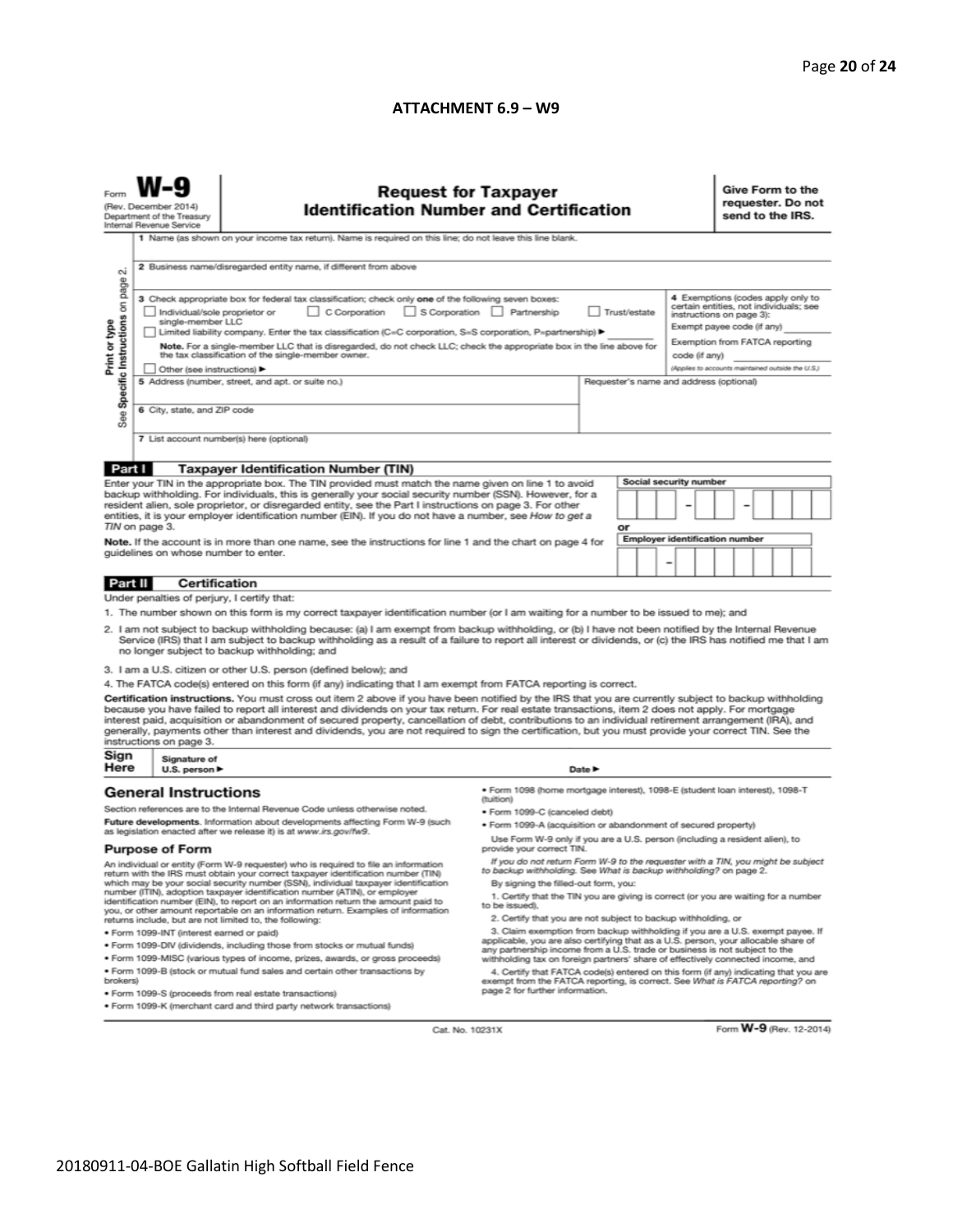### **ATTACHMENT 6.10 – Standard Terms & Conditions SUMNER COUNTY BOARD OF EDUCATION (SCS)**

#### **1. PREPARATION AND SUBMISSION OF BID.**

- **a.** Failure to examine any drawings**,** specifications, or instructions will be at the proposer's risk. Any deviation from the stated terms, conditions and specifications must be coordinated with and approved in writing by the SCS Purchasing Supervisor.
- **b.** RFP SUBMITTAL / SIGNATURE: Proposal shall give the full name and business address of the bidder. If the proposer is a corporation, the name shall be stated as it is in the corporate charter. Proposals must be signed in ink by the proposer's authorized agent. Unsigned proposals will be rejected. Proposals are to be sealed and the outside of the envelope is to reference the RFP number. The person signing the proposal must show their title, and if requested by the institution, must furnish satisfactory proof of his or her authority to bind his or her company in contract. Proposer understands that by submitting a proposal with an authorized signature, it shall constitute an offer to SCS. Proposals must be typewritten or in ink; otherwise they may not be considered. Purchase orders will be issued to the firm name appearing on the W9. Facsimile responses will not be considered.
- **c.** SCS is not responsible for any costs incurred by any vendor pursuant to the RFP. The vendor shall be responsible for all costs incurred in connection with the preparation and submission of its proposal.
- **d.** All proposers must be in compliance with T.C.A. § 62-6-119 at the time of proposal submission and provide evidence of compliance with the applicable provisions of the chapter before such proposal may be considered.
- **e.** Proposals are to be received in the location designated in the RFP no later than the specified date and time. Late submissions will NOT be opened or considered.
- **f.** No erasures permitted. Errors may be crossed out and corrections printed in ink or typewritten adjacent to error and must be initialed in ink by person signing the proposal.
- **g.** Specifications: Reference to available specifications shall be sufficient to make the terms of the specifications binding on the proposer. The use of the name of a manufacturer, or any special brand or make in describing an item does not restrict the proposer to that manufacturer or specific article, unless specifically stated. Comparable products of other manufacturers will be considered if proof of compatibility is contained in the proposal. Proposers are required to notify SCSs Purchasing Supervisor whenever specifications/procedures are not perceived to be fair and open. The articles on which the proposal is submitted must be equal or superior to that specified. Informative and Descriptive Literature: The proposer must show brand or trade names of the articles proposed, when applicable. It shall be the responsibility of the proposer, including proposer's whose product is referenced, to furnish with the proposer such specifications, catalog pages, brochures or other data as will provide an adequate basis for determining the quality and functional capabilities of the product offered. Failure to provide this data may be considered valid justification for rejection of proposer.
- **h.** Samples: Samples of items when called for, must be furnished free of expense, and if not destroyed will, upon proposer's request within ten (10) days of RFP opening, be returned at the proposer's expense. Each sample must be labeled with the proposer's name, manufacturer's brand name and number, RFP number and item reference.
- **i.** Time of Performance: The number of calendar days in which delivery is to be made after receipt of order shall be stated in the RFP and may be a factor in making an award, price notwithstanding. If no delivery time is stated in the bid, bidder agrees that delivery is to be made within two weeks (10 business days) of order.
- **j.** Transportation and delivery charges should be included in the price and be fully prepaid by the vendor to the destination specified in the RFP. Proposal prices shall include delivery of all items F.O.B. destination.
- **k.** New materials and supplies must be delivered unless otherwise specifically stated in the RFP.
- **l.** Alternate/multiple bids will not be considered unless specifically called for in the RFP.
- **m.** Only proposals submitted on RFP forms furnished by SCS will be considered.
- n. By signing this RFP where indicated, the proposer agrees to strictly abide by all local, state and federal statutes and regulations. The proposer further certifies that this proposer is made without collusion or fraud.
- **o.** Error in Proposal. In case of error in the extension of prices in the proposal, the unit price will govern. Late submissions will NOT be opened or considered. Proposers are cautioned to verify their proposals before submission, as amendments received after the ITB deadline will not be considered. No proposals shall be altered, amended or withdrawn after opening. After proposal opening, a proposer may withdraw a proposal only when there is obvious clerical error such as a misplaced decimal point, or when enforcement of the proposal would impose unconscionable hardship due to an error in the proposal resulting in a quotation substantially below the other proposals received. Proposal withdrawals will be considered only upon written request of the proposer.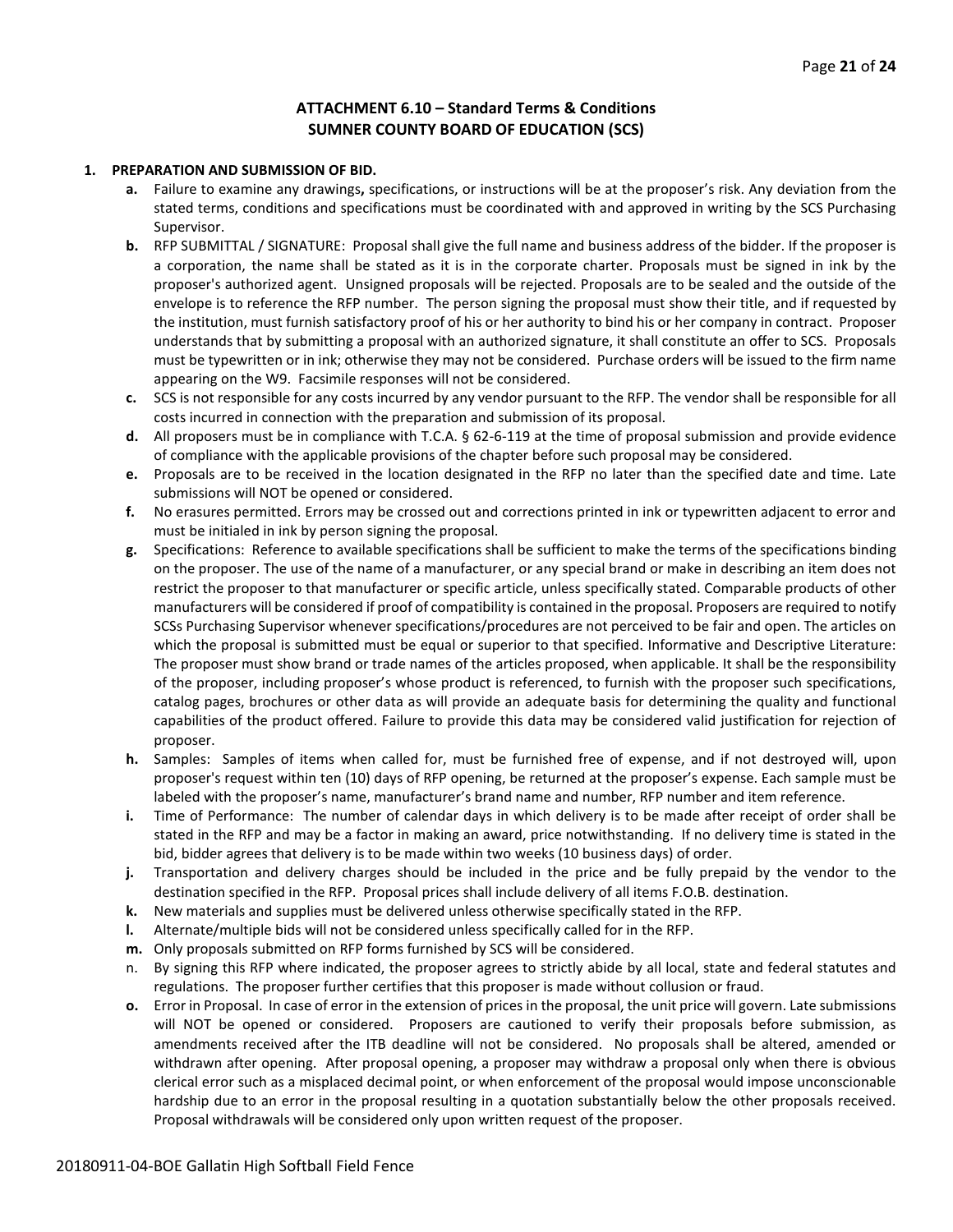- **2. OPEN RECORDS.** In order to comply with the provisions of the Tennessee Open Records Act, all proposals will be publicly opened and are subject to public inspection after the award upon written request. Proposers may be present at ITB opening. Summary information will be posted the SCS website, www.sumnerschools.org under the Invitation to Bid link.
- **3. ACCEPTANCE AND AWARD.** SCS reserves the right to reject any and all proposals and to waive any informality in proposals and, unless otherwise specified by the proposer to accept any item in the proposal. Action to reject all proposals shall be taken for unreasonably high prices, errors in the proposal documents, cessation of need, unavailability of funds, or any other reason approved by SCS.
	- a. Contracts and purchases will be made with the lowest, responsive, responsible, qualified proposer. The quality of the articles to be supplied, their conformity with the specifications, their suitability to the requirements of the Institution, cash discount offered, and the delivery terms will be taken into consideration.
	- b. Any deviation from these stated terms, specifications and conditions must be coordinated with and approved in writing by the Purchasing Supervisor.
	- c. Prices quoted on the response (if any) are to be considered firm and binding until the said equipment, supplies or services are in the possession of SCS.
	- d. SCS reserves the right to order more or less than the quantity listed in the proposal.
	- e. If a proposer fails to state a time within which a proposal must be accepted, it is understood and agreed that SCS shall have ninety (90) days to accept.
	- f. No purchase or contract is authorized or valid until the issuance of a SCS purchase order in accordance with SCS policy. No SCS employee is authorized to purchase equipment, supplies or services prior to the issuance of such a purchase order.
	- g. The contract may not be assigned without written SCS consent.
	- h. If the appropriate space is marked on the ITB, other Institutions (such as State, Local and/or Public Agencies) may purchase off the contract during the same period as SCS.
	- i. The awarded proposer will be required to post a performance and payment bond in the amount of 25% of the contract price if it exceeds \$100,000 as stated by T.C.A. §12-4-201.
	- j. If the project cost is in excess of \$25,000 a performance bond must be secured by the requesting part in an amount equal to the market improvement value.
- **4. PAYMENT**. Payment terms must be specified in the proposal, including any discounts for early payment. Partial payments will not be approved unless justification for such payment can be shown. Terms will be NET 30 days. Payment will not be made until the conditions and specifications of the RFP are inspected and approved as conforming by persons appointed by SCS.
- **5. DEFAULT OF SELECTED VENDOR.** In case of vendor default, SCS may procure the articles or services from other sources and hold the defaulting vendor responsible for any resulting cost. If the awarded vendor violates any terms of their response, the contract, SCS policy or any law, they may be disqualified from proposing for a period of two years for minor violations or longer for major violations. Proposals from disqualified proposers will not be accepted during the period of disqualification.
- **6. INSPECTION OF PURCHASES.** Articles received which are not equivalent will not be accepted and will be picked up by the vendor or returned to vendor, shipping charges collect. SCS shall have a reasonable period in which to inspect and accept or reject materials without liability. If necessity requires SCS to use nonconforming materials, an appropriate reduction in payment may be made.
- **7. TAXES.** SCS is tax exempt; do not include taxes in quotation. Vendors making improvements or additions to or performing repair work on real property for SCS are liable for any applicable sales or use tax on tangible personal property used in connection with the contract or furnished to vendors by the state for use under the contract.
- **8. NONDISCRIMINATION.** SCS is an equal opportunity employer. SCS and bidder agree to comply with Titles VI and VII of the Civil Rights Act of 1964, Title IX of the Education Amendments of 1972, Section 504 of the Rehabilitation Act of 1973, Executive Order 11,246, the Americans with Disabilities Act of 1990 and the related regulations to each. Each party assures that it will not discriminate against any individual including, but not limited to employees or applicants for employment and/or students, because of race, religion, creed, color, sex, age, disability, veteran status or national origin. In the event that any claims should arise with regards to violations of any such local, state or federal law, statues, rule or regulations, the vendor will indemnify and hold SCS harmless for any damages, including court costs or attorney fees, which might be incurred.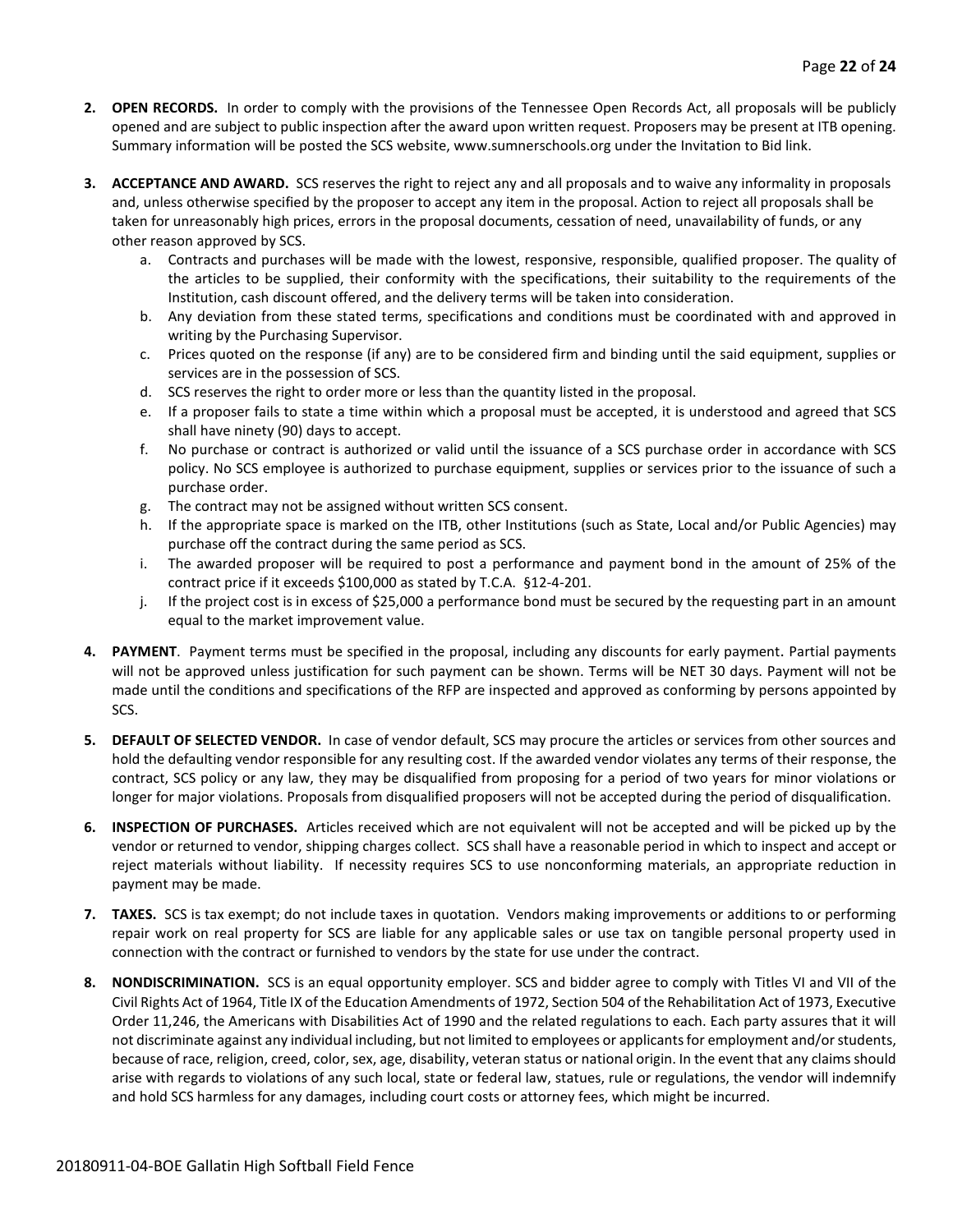- **9. PROHIBITIONS/NO VENDOR CONTRACT FORM.** Acceptance of gifts from vendors is prohibited. T.C.A. §12-4-106. The contract documents for purchase under this RFP shall consist of the successful proposer's bid and SCSs purchase order. **The proposer may request exceptions to terms and conditions and/or request SCS to accept other terms and conditions by means of subsequent documents such as invoices, warranty agreements, license agreements, etc. All subsequent document shall be open to revision for impermissible language. SCS reserves the right to render the proposal unresponsive and subject the proposal to rejection if successful terms cannot be negotiated.**
- **10. PROHIBITION ON HIRING ILLEGAL IMMIGRANTS.** Tennessee Public Chapter No. 878 of 2006, T.C.A. §12-3-309, requires that Contractor attest in writing that Contractor will not knowingly utilize the services of illegal immigrants in the performance of this Contract and will not knowingly utilize the services of any subcontractor, if permitted under this Contract, who will utilize the services of illegal immigrants in the performance of this Contract. The attestation shall be made on the form, Attestation re Personnel Used in Contract Performance ("the Attestation"), which is attached and hereby incorporated by this reference.
- **11. SALES AND USE TAX.** Before the Purchase Order/Contract resulting from this RFP/RFQ is signed, the apparent successful proposer must be registered with the Department of Revenue for the collection of Tennessee sales and use tax as required by T.C.A. §12-3-306.
- **12. ASSIGNMENT.** Neither the vendor nor SCS may assign this agreement without prior written consent of the other party.
- **13. LIABILITIES.** The vendor shall indemnify SCS against liability for any suits, actions or claims of any character arising from or relating to the performance under this agreement by the vendor or its subcontractors. SCS has no obligation for the payment of any judgement or the settlement of any claim made against the vendor or its subcontractors as a result of obligations under this contract.
- **14. APPLICABLE LAW.** Any contract shall be interpreted under the laws and statutes of the State of Tennessee. SCS does not enter into contracts which provide for mediation or arbitration. Any action arising from any contract made from this RFP shall be brought in the state courts in Sumner County, TN or in the United States Federal District Court for the Middle District of Tennessee.

Additionally, it is a violation of state statutes to purchase materials, supplies, services or any other item from a vendor that is a commissioner, official, employee or board member that has any financial or beneficial interest in such transaction, T.C.A. §12-4-101.

- **15. FUNDS**. The Proposer understands and accepts the non-appropriation of funds provision of SCS.
- **16. DATA PRIVACY AND SECURITY**. Personal Information (PI) includes but is not limited to that information protected by HIPAA, the HITECH Act, FERPA, or Gramm-Leach-Bliley) or such information which would allow a third party to gain access to the personal, medical or financial records of any of any party. Vendor represents and warrants that its collection, access, use, storage, disposal and disclosure of PI complies with all applicable federal and state privacy and data protection laws. Vendor represents and warrants that Vendor will maintain compliance with the SSAE 16 standard, and shall undertake any audits and risk assessments Vendor deems necessary to maintain compliance with SSAE16. If PI provided by SCS to Vendor is subject to FERPA. Vendor agrees that in its handling of FERPA data it will perform as a school official as that term is defined by FERPA regulations. Vendor acknowledges that its improper disclosure or re-disclosure of PI covered by FERPA may, under certain circumstances, result in Vendor's exclusion from eligibility to contract with SCS for at least five (5) years. Vendor shall provide SCS with the name and contact information for an employee of Vendor who shall serve as SCS's primary security contact and shall be available to assist Customer twenty-four (24) hours per day, seven (7) days per week as a contact in resolving obligations associated with any security incident in which it is reasonably suspected that there has been a breach of information security. Vendor shall immediately mitigate or resolve any Security Incident, at Vendor's expense and in accordance with applicable privacy rights, laws, regulations and standards. Vendor shall reimburse SCS for actual costs incurred by SCS in responding to, and mitigating damages caused by, any Security Incident, including all costs of notice and/or remediation incurred under applicable law as a result of the Security Incident.
- **17. IRAN DIVESTMENT ACT.** By submission of this proposal, each proposer and each person signing on behalf of any proposer certified, and in the case of a joint proposal, each party thereto certifies as to its own organization, under penalty of perjury, that to the best of its knowledge and belief that each proposer is not on the list created pursuant to T.C.A. §12-12- 106.

#### 20180911-04-BOE Gallatin High Softball Field Fence